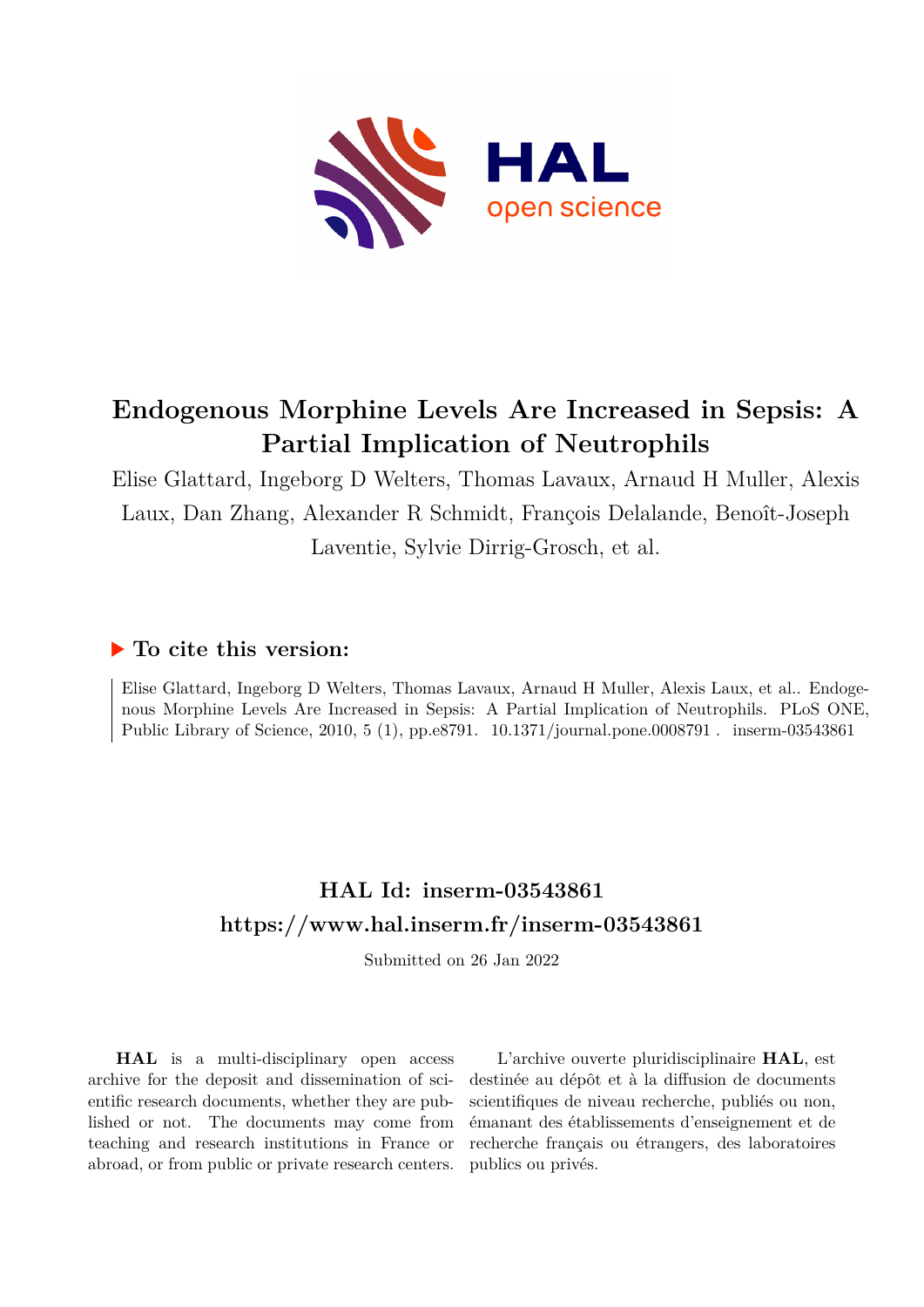# Endogenous Morphine Levels Are Increased in Sepsis: A Partial Implication of Neutrophils

Elise Glattard<sup>19</sup>, Ingeborg D. Welters<sup>2,59</sup>\*, Thomas Lavaux<sup>1,3</sup>, Arnaud H. Muller<sup>1</sup>, Alexis Laux<sup>1</sup>, Dan Zhang<sup>1</sup>, Alexander R. Schmidt<sup>5</sup>, François Delalande<sup>1</sup>, Benoît-Joseph Laventie<sup>4</sup>, Sylvie Dirrig-Grosch<sup>1</sup>, Didier A. Colin<sup>4</sup>, Alain Van Dorsselaer<sup>6</sup>, Dominique Aunis<sup>1</sup>, Marie-Hélène Metz-Boutigue<sup>1</sup>, Francis Schneider<sup>3</sup>, Yannick Goumon<sup>1</sup>

1 Inserm, U575, Physiopathologie du Système Nerveux and Nociception and Pain Department, Institut des Neurosciences Cellulaires et Intégratives, Centre National de la Recherche Scientifique, Université de Strasbourg, Strasbourg, France, 2 Critical Care Research Unit, School of Clinical Sciences, University of Liverpool, Liverpool, United Kingdom, 3 Service de Réanimation Médicale, Hôpitaux Universitaires et Faculté de Médecine, Université de Strasbourg, Hôpital de Hautepierre, Strasbourg, France, 4 Laboratoire de Physiopathologie des Interactions Hôte-Bactérie, EA3432, Institut de Bactériologie, Université de Strasbourg, Strasbourg, France, 5 Abteilung für Anaesthesiologie, Intensiymedizin und Schmerztherapie, Universitätsklinikum Giessen und Marburg, Standort Giessen, Gersen, Germany, 6 Laboratoire de spectrométrie de masse BioOrganique, IPHC-DSA, ULP, CNRS UMR7178, Strasbourg, France

## Abstract

Background: Mammalian cells synthesize morphine and the respective biosynthetic pathway has been elucidated. Human neutrophils release this alkaloid into the media after exposure to morphine precursors. However, the exact role of endogenous morphine in inflammatory processes remains unclear. We postulate that morphine is released during infection and can be determined in the serum of patients with severe infection such as sepsis.

Methodology: The presence and subcellular immunolocalization of endogenous morphine was investigated by ELISA, mass spectrometry analysis and laser confocal microscopy. Neutrophils were activated with Interleukin-8 (IL-8) or lipopolysaccharide (LPS). Morphine secretion was determined by a morphine-specific ELISA. µ opioid receptor expression was assessed with flow cytometry. Serum morphine concentrations of septic patients were determined with a morphinespecific ELISA and morphine identity was confirmed in human neutrophils and serum of septic patients by mass spectrometry analysis. The effects of the concentration of morphine found in serum of septic patients on LPS-induced release of IL-8 by human neutrophils were tested.

Principal Findings: We confirmed the presence of morphine in human neutrophil extracts and showed its colocalisation with lactoferrin within the secondary granules of neutrophils. Morphine secretion was quantified in the supernatant of activated human polymorphonuclear neutrophils in the presence and absence of Ca<sup>2+</sup>. LPS and IL-8 were able to induce a significant release of morphine only in presence of  $Ca^{2+}$ . LPS treatment increased  $\mu$  opioid receptor expression on neutrophils. Low concentration of morphine (8 nM) significantly inhibited the release of IL-8 from neutrophils when coincubated with LPS. This effect was reversed by naloxone. Patients with sepsis, severe sepsis and septic shock had significant higher circulating morphine levels compared to patients with systemic inflammatory response syndrome and healthy controls. Mass spectrometry analysis showed that endogenous morphine from serum of patient with sepsis was identical to poppy-derived morphine.

Conclusions: Our results indicate that morphine concentrations are increased significantly in the serum of patients with systemic infection and that morphine is, at least in part, secreted from neutrophils during sepsis. Morphine concentrations equivalent to those found in the serum of septic patients significantly inhibited LPS-induced IL-8 secretion in neutrophils.

Citation: Glattard E, Welters ID, Lavaux T, Muller AH, Laux A, et al. (2010) Endogenous Morphine Levels Are Increased in Sepsis: A Partial Implication of Neutrophils. PLoS ONE 5(1): e8791. doi:10.1371/journal.pone.0008791

Editor: Rory Edward Morty, University of Giessen Lung Center, Germany

Received July 15, 2009; Accepted December 26, 2009; Published January 20, 2010

Copyright: © 2010 Glattard et al. This is an open-access article distributed under the terms of the Creative Commons Attribution License, which permits unrestricted use, distribution, and reproduction in any medium, provided the original author and source are credited.

Funding: This study was funded by Inserm, the Université de Strasbourg, the Fondation de France (to Y.G.), the French Ministère de la Recherche et de l'Enseignement Supérieur (Ph.D. fellowships to E.G., A.M. and A.L.), the Fondation Transplantation (to Y.G., D.Z., and D.A.) and the Fondation pour la Recherche Médicale (to Y.G.). The funders had no role in study design, data collection and analysis, decision to publish, or preparation of the manuscript.

Competing Interests: The authors have declared that no competing interests exist.

\* E-mail: Ingeborg.D.Welters@chiru.med.uni-giessen.de

**.** These authors contributed equally to this work.

## Introduction

Morphine was first identified in opium from Papaver somniferum, and is one of the strongest known analgesic compounds [1].

Endogenous morphine has been characterized in several mammalian cells and tissues [2,3,4]. In mammals, the biosynthesis of endogenous morphine is associated with dopamine [5,6,7], as demonstrated in the SH-SY5Y human neuronal catecholamine-

PLos one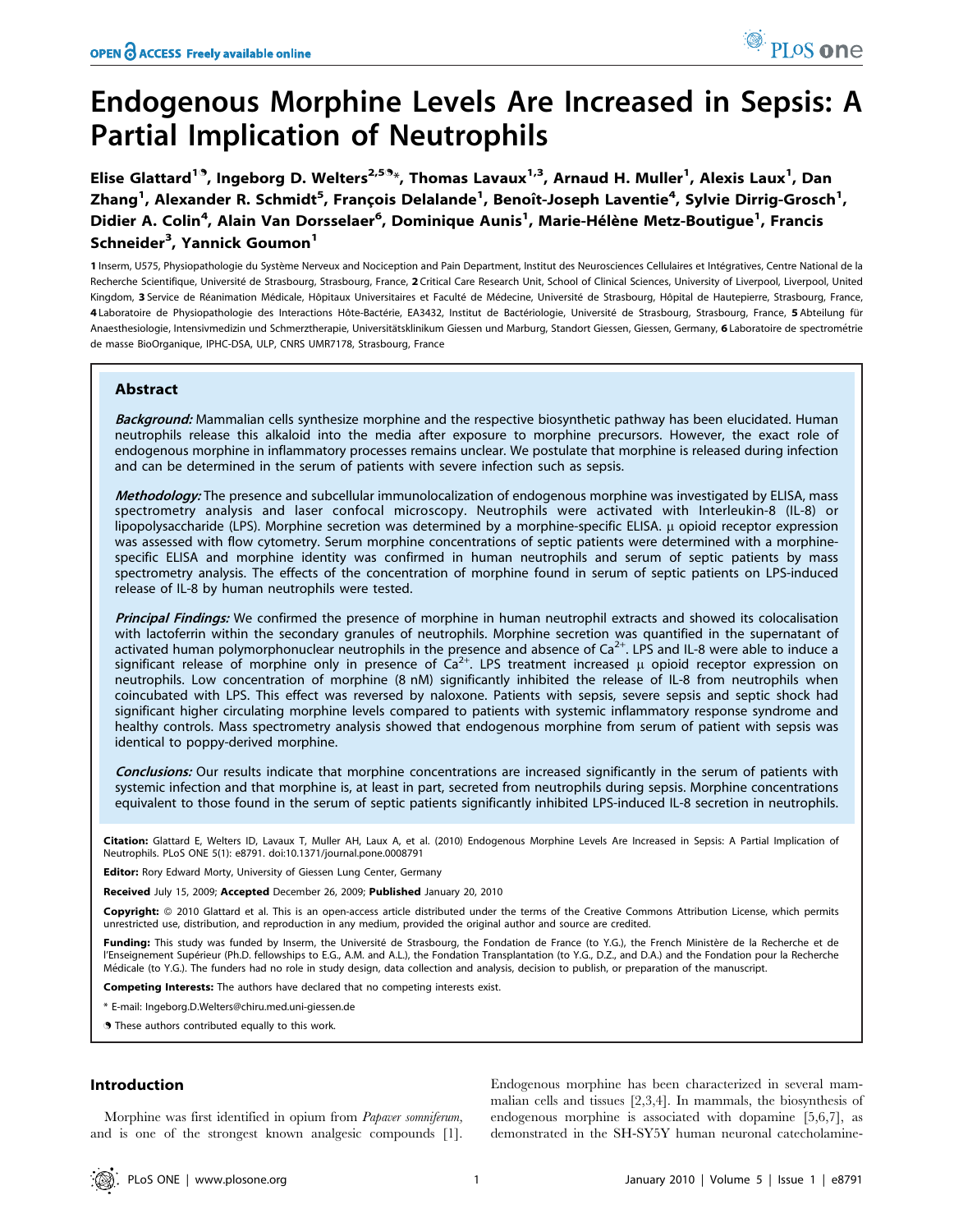producing cell line [8,9]. More recently, we showed that  $\mu$  opioid receptors as well as their ligands morphine and morphine-6 glucuronide (M6G) are present in the human neuroblastoma SH-SY5Y cell line and that morphine is secreted from the large dense core vesicles in response to nicotine stimulation *via* a  $Ca^{2+}$ dependent mechanism [10].

Endogenous morphine or precursors were also found in peripheral organs including adrenal gland [3,11] and liver [12,13]. In addition, our group reported the presence of morphine-6-glucuronide (M6G) bound to phosphatidylethanolamine-binding protein/RKIP [14], in the secretory granules and secreted material of bovine adrenal chromaffin cells [14,15]. Secretion of endogenous alkaloids together with catecholamines into the blood is likely to occur during stress situations and could be involved in different stress- or pain-modulating mechanisms via binding to  $\mu$  opioid receptors expressed on numerous cell types including endothelial and immune cells [16,17,18].

Recently, new insights were gained from studies showing the production of morphine by human polymorphonuclear cells (PMN) [19]. However, the presence of morphine in neutrophils as well as the occurrence of morphine in serum is matter of debate, in particular, since morphine production could be attributed to either erythrocytes [20] or neutrophils. Human neutrophils were shown to be able to release morphine into the media after exposure to precursors including L-tyrosine, L-DOPA, tetrahydropapaveroline (THP) and reticuline. Stimuli such as alcohol, nicotine, and cocaine induce morphine release from human white blood cells in vitro [21]. Furthermore, a nonclassical cholinergic regulation of morphine release from human white blood cells was demonstrated [22]. Leukocytes play an important role in innate immune responses and represent a major defense mechanism against infection. During sepsis, PMN are also involved in organ dysfunction, such as acute lung injury or acute kidney failure [23].

However, the role of endogenous morphine in inflammation remains unclear, and knowledge of its secretion from immunocytes as well as its subcellular localization is lacking. Several studies suggest a role of endogenous morphine in maintaining homeostasis as part of the response to stress, in particular inflammation or infection. Interestingly, a recent paper reported that low concentrations of morphine (10–100 nM) enhanced migration of primary microglial cells toward adenosine diphosphate via a  $\mu$ opioid receptor-dependant mechanism [24].

Endogenous morphine levels have been investigated after surgical intervention and have been found to be elevated after cardiovascular bypass [25,26]. Morphine concentrations in the blood are higher after open cholecystectomy compared with laparoscopic cholecystectomy as the less invasive surgical procedure [27]. In addition, LPS administration to rats dramatically increased the amount of circulating and cerebral endogenous morphine [28,29]. An increase of morphine in blood was also observed upon fasting conditions [12].

The present study focuses on the presence of endogenous morphine in the serum of patients with sepsis. First, we have shown the presence of morphine in secondary granules containing lactoferrin and characterized the secretion of morphine as well as expression of the  $\mu$  opioid receptor in LPS- and IL-8 stimulated human neutrophils from healthy donors. Effects of low concentration of morphine on LPS-induced IL-8 secretion from human neutrophils were also studied. Secondly, we determined morphine levels in the serum of septic patients. Together, our data suggest that in patients with systemic inflammation and infection morphine secretion into the blood is part of their immune response and might represent a biological marker of these conditions.

## Materials and Methods

#### Isolation of Human PMN

Human PMN were prepared from buffy coats obtained from EFS (Etablissement Français du Sang, Strasbourg, France) by centrifugation as previously described [30]. Briefly, 50 ml of buffy coat were diluted (2:3, v:v) in sodium chloride buffer (0.9%, w:v). A 30 ml suspension was gently loaded on 12 ml of lymphocyte separation medium (Eurobio, France). After centrifugation (800 g, 20 min), pellets containing PMN were washed with NaCl 0.9%. PMN were suspended in 30 ml NaCl 0.9% and 10 ml Dextran 6% (U.S.B., USA), and mixed vigorously. After 1 hour of sedimentation, the supernatant was recovered and centrifuged (800 g, 15 min). Pellets were washed in NaCl 0.9% and resuspended in erythrocyte lysis buffer (Qiagen, France), kept 5 min on ice before addition of NaCl 0.9%, then centrifuged (800 g, 15 min). Pellets of PMN were finally suspended in 10 ml RPMI 1640 (Sigma-Aldrich, France). The cell population obtained with this technique contains more than 95% neutrophils [31]. Cell viability and cell yield were evaluated by Trypan blue exclusion, using a Neubauer chamber and an optic microscope. For none of the in vitro experiments a significant increase in cell death compared to controls was observed.

#### Immunohistochemistry

In order to observe the presence of morphine immunoreactivity in both neutrophils and erythrocytes, a drop of fresh healthy human blood was spread on a glass slide and let dry for 3 min at RT. Blood cells were fixed with 5 soaking of 1 sec in 100% methanol at RT. Cells were permeabilized with a solution of PFA 2% in acetone (v:v) during 2 min at  $-20^{\circ}$ C. After drying the immunodectection was carried on as described below.

Cytospins were prepared by centrifugation of  $2.5.10<sup>5</sup>$  isolated PMNs onto glass slides (800 g, 10 min). Cells were fixed 20 min with 4% paraformaldehyde (w:v, Sigma Aldrich, France) in phosphate-buffered saline (PBS, 0.9% NaCl and 25 mM sodium phosphate, pH 7.4; Euromedex, France). Cells were permeabilized for 1 min with  $0.05\%$  (v:v) Triton X100 in PBS [15].

Immunostaining was performed as previously described [32]. Slides were washed in PBS and incubated for 1 h in horse serum diluted in PBS (10%, v:v) in order to saturate nonspecific immunoreactive sites. After six PBS washes (5 min), coverslips were incubated overnight in different antisera. Primary antibodies were used as follows: (i) mouse monoclonal 6D6 (Aviva System Biology, USA; dilution 1:2000) raised against morphine-like compounds (morphine, morphine-3-glucuronide, and M6G, based on supplier specifications and our own experiments) and  $(ii)$  rabbit anti-lactoferrin polyclonal antibody (dilution 1:5000) [33].

After incubation with the primary antibody, slides were washed six times with PBS (5 min) and specific secondary antisera were added for 2 h at room temperature, followed by six PBS washes  $(5 \text{ min})$ . These secondary antisera were  $(i)$  Cy5-conjugated donkey anti-mouse IgG (Jackson Immunoresearch Laboratories, USA, dilution 1:2,000) and (ii) Cy3-conjugated donkey anti-rabbit IgG (Jackson Immunoresearch Laboratories; dilution 1:2000).

Several controls were carried out to assess antibody specificity and nonspecific immunoreactivity. Primary antibodies were omitted, and each secondary antibody was tested individually or in a mixture in the presence of cells. Control for morphine antibody was carried out by incubating the antibody with morphine (2 h,  $25^{\circ}$ C, 50:1, w/w), prior to immunocytochemistry experiments. Each antibody was also tested with the secondary antibody used for the second immunolabelling in order to determine whether interspecies cross-reactivity exists. Anti-morphine 6D6 antibody was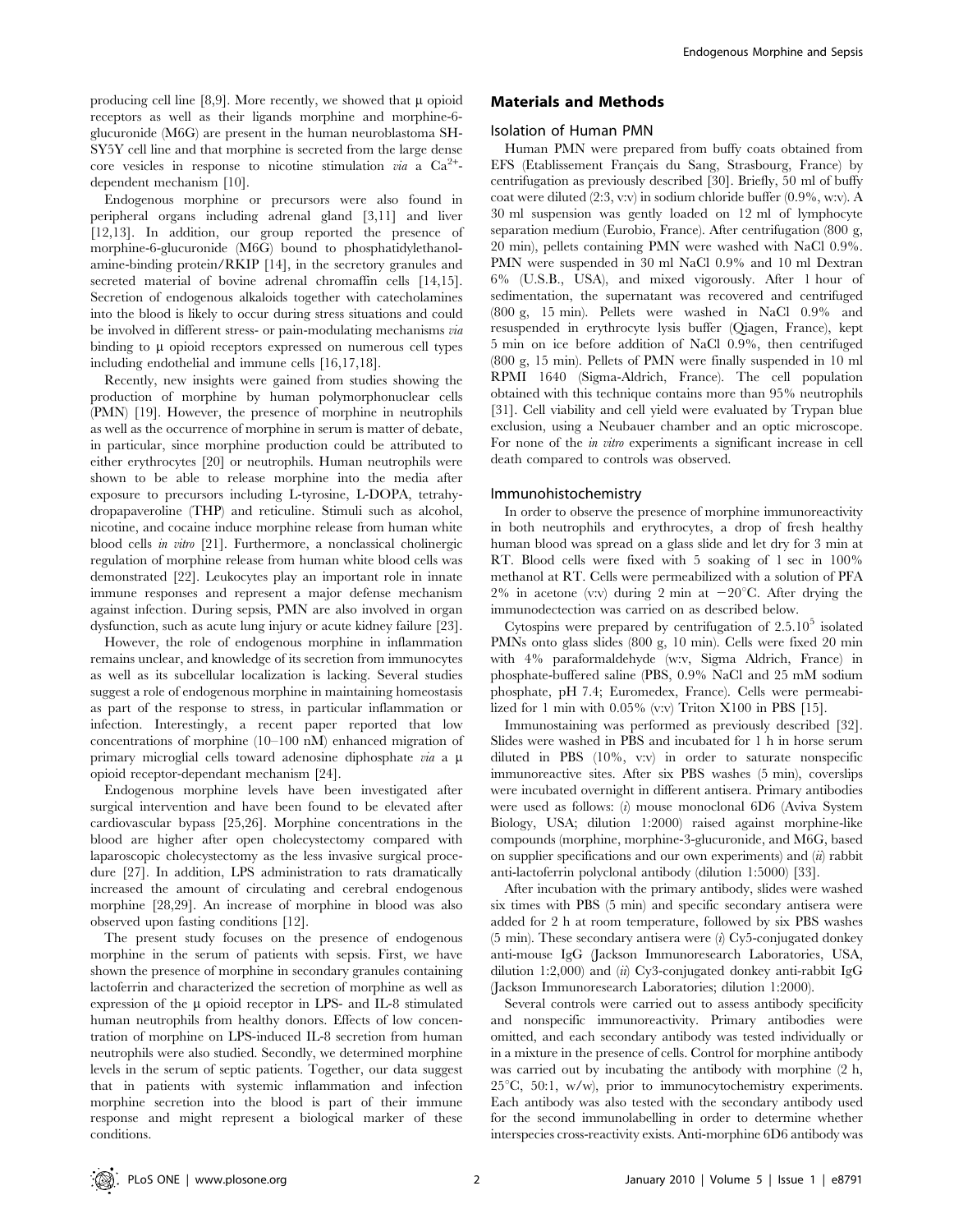also tested by ELISA in order to determine cross reactivity with morphine, M6G, and morphine-3-glucuronide (M3G), showing a specificity for morphine, M6G, M3G, and codeine (Fig. 1A). No cross reactivity was found for adrenaline, noradrenaline, dopamine and tetrahydropapaveroline (Sigma-Aldrich, France).

## Confocal Microscopy

Immunofluorescent staining was analyzed with a Leica laser scanning microscope (TCS-SP2 invert) equipped with a plan apo 63X oil immersion lens. Tissue sections were subjected to optical serial sectioning to produce images in the X–Y plane. Each optical section was scanned eight times for brain sections and four times for cells to obtain an average image. Pictures were recorded digitally in a 512×512 pixel format. A look-up table (glowoverglowunder, Leica) ensured that the full dynamic range of the photomultipliers was used. Before each measurement, a series of sections was acquired through the vertical axis in order to choose the equatorial section.

## Stimulation of PMN with LPS

Immediately after isolation,  $20.10^6$  neutrophils in 200 ul of EGTA buffer (140 mM NaCl, 5 mM KCl, 10 mM glucose, 0.1 mM EGTA, 10 mM Hepes, 3 mM Tris; pH 7.3) with or without 1.1 mM  $CaCl<sub>2</sub>$ , were preincubated in low binding tubes for 30 min (37 $\mathrm{^{\circ}C}$ , 5%  $\mathrm{CO}_{2}$ ) prior to stimulation. To stimulate PMN, LPS (E. coli, O111:B4; 10 ng/ml in 200 µl reaction volume, Sigma-Aldrich) was added to the medium and cells were incubated for 6 h at  $37^{\circ}$ C,  $5\%$  CO<sub>2</sub> [34]. After incubation, supernatants were recovered by centrifugation (800 g, 10 min), and 40  $\mu$ l was tested (in duplicate) for the presence of morphine using a morphine-specific ELISA kit (see below). In controls, LPS was replaced by EGTA buffer with and without  $Ca^{2+}$  Additional control experiments with LPS alone (without cells) revealed an absence of cross-reactivity with the ELISA. Secretion efficiency was checked by Western blot analysis (see below) using an antibody against a secretion marker (i.e., lactoferrin).

#### Stimulation of Neutrophils with IL-8

Neutrophils  $(20.10^6 \text{ cells})$  were preincubated in 200 µl EGTA buffer with or without 1.1 mM CaCl<sub>2</sub> for 30 min at  $37^{\circ}$ C prior to stimulation. Neutrophils were stimulated in 200 µl reaction volumes, as previously described [34,35]. Cells were incubated with cytochalasin B (5 µg/ml, 5 min, Sigma-Aldrich) prior to IL-8 stimulation (50 nM, 7 min; R&D Systems Europe, France). After centrifugation (800 g, 10 min), supernatants were recovered and analyzed using a morphine-specific ELISA kit (see below). In controls, IL-8 was replaced by EGTA buffer with and without Ca<sup>2+</sup>. Additional control experiments with IL-8 and cytochalasin B alone (without cells) revealed an absence of cross-reactivity with the ELISA. Secretion efficiency was checked by Western blot analysis (see below) using an antibody against a secretion marker (i.e., lactoferrin).

### Alkaloid Analysis

10 ml of serum from septic patients  $(n=3)$ , as well as serum from healthy donors ( $n = 3$ ), human neutrophils (140 to 200.10<sup>6</sup>) cells) and alkaloid standards, were deproteinized as previously described [36]. Deproteinized sample extracts were dissolved in 0.1% trifluoroacetic acid in  $H_2O$  (v:v) prior to solid phase extraction. Samples were loaded on a Sep Pack cartridge (Waters Corporation) previously activated with 10 ml of 100% acetonitrile and washed with a solution of 0.1% trifluoroacetic acid in  $H_2O$ (v:v). Elution was performed with a solution of 15% acetonitrile

with 0.1% trifluoroacetic acid in  $H_2O$  (v:v:v). Eluted samples were dried with a SpeedVac evaporator. In order to determine the recovery of morphine present in the serum samples, 4 different amounts of exogenous morphine were added to 1 ml of morphinefree serum  $(0.5, 1, 5, 1)$  and  $10 \text{ ng/ml}, n = 3$ . The percentage of recovery calculated for the extraction steps before the mass spectrometry (MS) analysis was  $62.7+/-11\%$ .

## Mass Spectrometry

Mass spectrometry (MS) and MS-MS analyses were performed using electrospray mass spectrometry on a Q-TOF II (quadrupoletime of flight, Bio-Tech) in positive mode as previously described [10,15].

#### Gel Electrophoresis and Western Blot Analysis

Proteins were separated on SDS-PAGE gradient gels (4%–12% acrylamide; Criterion XT, BioRad) and electrotransferred onto polyvinyldifluorene membranes (GE Healthcare Bioscience, Sweden) [37]. SH-SY5Y cell extract was used as a positive control. Human lactoferrin (75 kDa) was detected using a rabbit polyclonal antibody (dilution 1:5,000 [33]) and revealed using HRPconjugated anti-rabbit antisera (Sigma Aldrich, dilution 1:400,000) and Supersignal West Femto Kit (Pierce, USA). For  $\mu$  opioid receptor detection, 50 µg of neutrophil extract was loaded on the gel. The  $\mu$  opioid receptor was detected using a goat anti-MOR1 antibody (N-20; Santa Cruz Biotechnology, USA; dilution 1:3,000) and revealed using HRP-conjugated anti-goat antisera (Jackson immunoresearch, England; dilution 1:50,000). Control experiments omitting the primary antibody confirmed the specificity of the label. Apparent molecular weights were evaluated by comparison with molecular weight standards (Bio-Rad).

## Morphine-Specific ELISA

A morphine-specific ELISA kit (Immunalysis Corporation, USA) was used for determination of morphine present in culture medium (40  $\mu$ l in duplicate; n = 6 or 7) or in the serum of patients  $(20 \mu l, \text{in duplicates})$ . The specificity of the test for morphine was confirmed by testing different amounts of dopamine, adrenaline, noradrenaline, M6G, M3G, and codeine (0–25 ng/ml, data not shown). For all tests, morphine standards were diluted in the appropriate buffer. The CV values were between 0% to 8%. All samples with a higher CV value were retested in order to obtain a CV below or equal to 8%. The calculated methodological detection limit of the batch of ELISA kit use for the study was 0.01 ng/ml of morphine. No cross reactivity for LPS, IL-8, or cytochalasin B was found  $(i.e.,$  the values of morphine were under the detection limit). The linearity of morphine detection in morphine-free serum is illustrated in Fig. 2A.

### IL-8 Secretion Assay and Quantification

Neutrophils were treated as previously described [38]. Briefly, neutrophils  $(1.10^6 \text{ cells/well})$  were cultured in 24-well plates in 1 ml of complete RPMI 1640 nutrient (Sigma Aldrich) supplemented with 10 mM HEPES (Sigma Aldrich), 2 mM L-glutamine (Sigma Aldrich), 100 U/ml penicillin, 100 mg/ml streptomycin, 0.25 mg/ml amphotericin B, and10% fetal bovine serum in a moist atmosphere containing 5%  $CO<sub>2</sub>$  at 37°C for 24 h in the presence of 10 ng/ml LPS, 8nM morphine (i.e., 2.25ng/ml) and/ or  $10 \mu M$  naloxone. LPS and morphine were added to cultures simultaneously, whereas the naloxone was added 30 min before treatments. Supernatants from cell cultures were collected, centrifuged for 10 min at 800 g, and stored in the frozen state at  $-20^{\circ}$ C.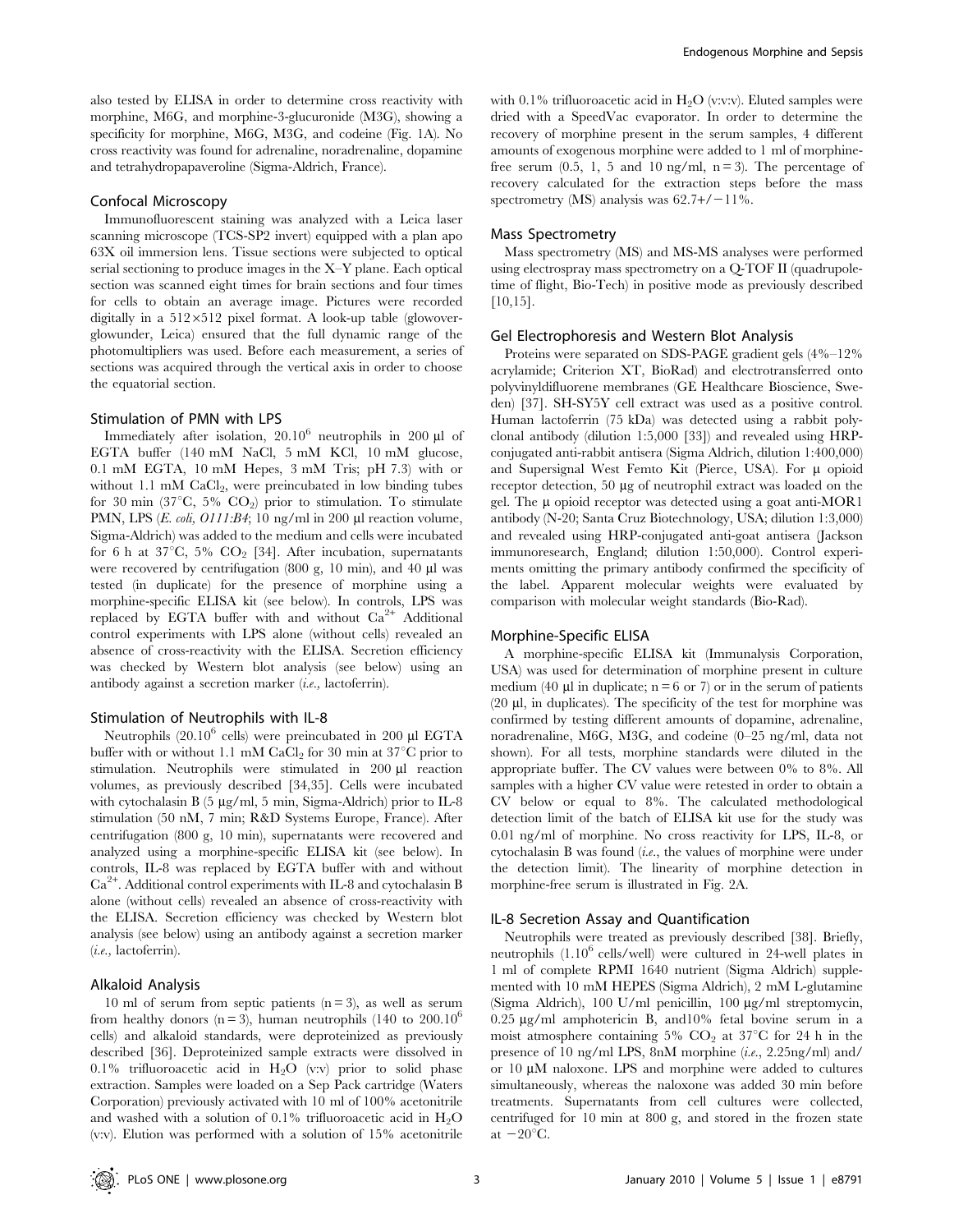

Figure 1. Evidence of the presence of morphine-like immunoreactivity in human neutrophils. A. ELISA showing the specificity of the 6D6 antibody. B. Upper panel, double immunofluorescence confocal micrographs performed on purified neutrophils from healthy donors. Labeling was performed with a mouse anti-morphine antibody (visualized in green pseudocolor with a Cy5-conjugated IgG) and with an antibody against lactoferrin (a secondary granule marker) visualized in red pseudocolor with a Cy3-conjugated IgG. Colocalized immunolabelling (merged window) appears as yellow staining. Lower panel, higher magnification. C. Immunofluorescence confocal micrographs performed on a blood drop from an healthy donor. Labeling was performed with a mouse anti-morphine antibody (visualized in green pseudocolor with a Cy5-conjugated IgG). Phase contrast allows to observe both neutrophils and erythrocytes. Merged window correspond to the supperposition of the two pictures. D. To assess the specificity of the secondary antibody, control experiments were performed using Cy3-conjugated IgG or Cy5-conjugated IgG without primary antibody. Controls for morphine immunoreactivity were carried out by preincubating the antibody with morphine. doi:10.1371/journal.pone.0008791.g001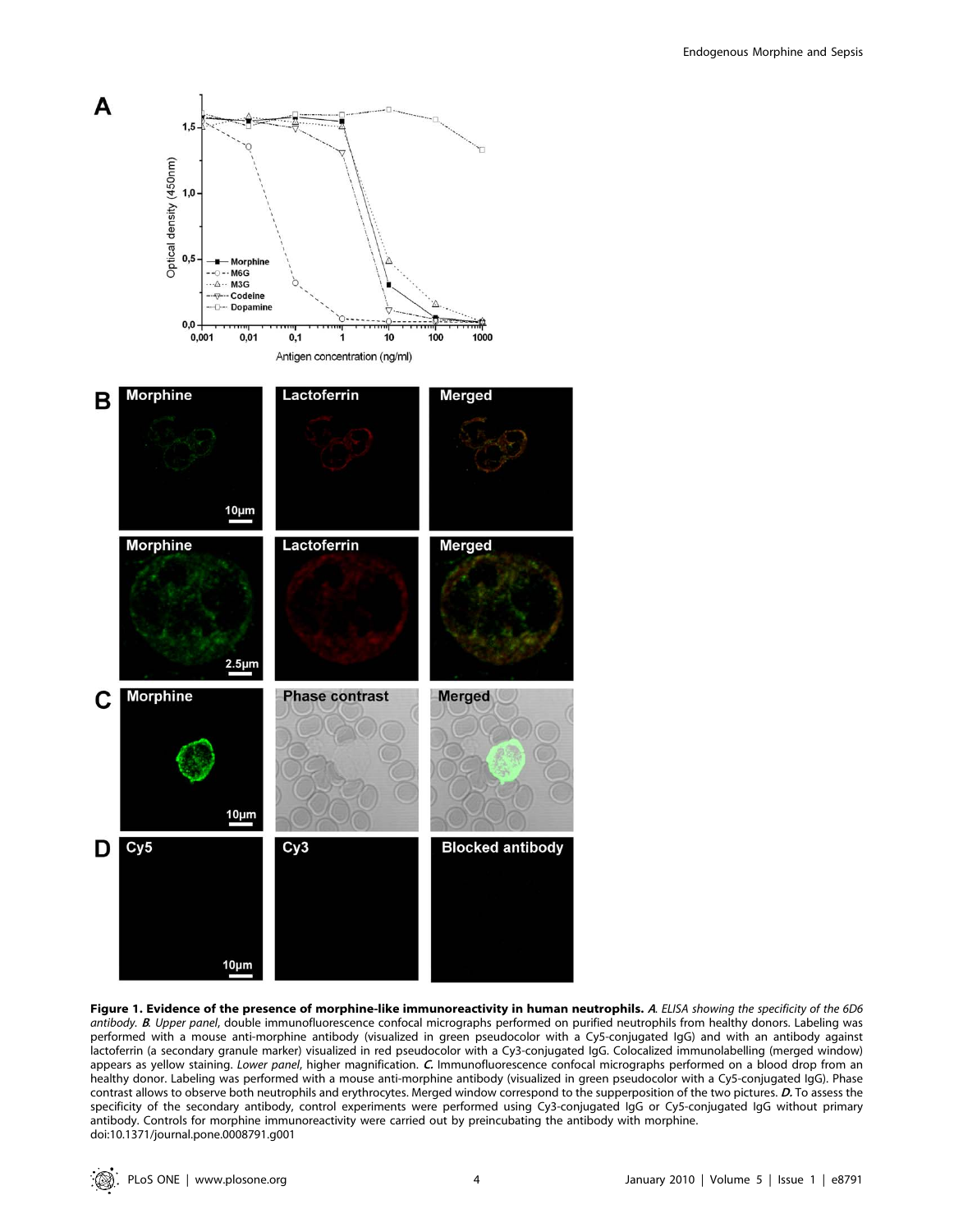

Figure 2. Morphine secretion from human primary neutrophils. <sup>A</sup>. Typical dose-response curve of the morphine detection performed with the morphine-specific ELISA. **B. Upper panel**, Morphine secreted from neutrophils expressed as pg/ml. Morphine was quantified in culture medium after stimulating 20.10 $^6$  neutrophils with LPS (10 ng/ml, 6 h;  $n=6$ ) in presence or absence of Ca<sup>2+</sup>. Basal secretion levels were obtained from neutrophils incubated without LPS (6 h;  $n = 6$ ). Lower panel, Efficiency of secretion was assessed by monitoring the secretion of lactoferrin (75 kDa, a marker of secondary granules) by Western blot analysis. C. Upper panel, Morphine was quantified in culture medium after stimulating 20.10<sup>6</sup> neutrophils with IL-8 (50 nM, 7 min; n = 7) in presence or absence of  $Ca^{2+}$ . Basal secretion levels were obtained from neutrophils incubated without IL-8 (7 min;  $n = 6$ ). Lower panel, The efficiency of secretion was assessed by monitoring the secretion of lactoferrin (75 kDa, a marker of secondary granules) by Western blot analysis (50  $\mu$ g). Amounts of secreted morphine in the LPS and IL-8 groups were statistically different from the two control groups (no LPS and IL-8;  $*$ :  $p<0.01$  with a Mann-Whitney test after Bonferroni correction. doi:10.1371/journal.pone.0008791.g002

Quantification of IL-8 present in the medium of stimulated cells was assayed with a commercial human IL-8 ELISA (BD Biosciences, USA) according to manufacturer instructions. ELISA sensitivity for IL-8 was 0.8 pg/ml with a working range being between 0.8 to 200 pg/ml. If required, samples were diluted with the buffer used for the stimulation assay. The ELISA was performed on 100 µl of samples in duplicates. The CV values were between 0% and 8%. All samples with a higher CV value were retested in order to obtain a CV below or equal to 8%. No cross-reactivity for LPS, morphine or naloxone was found (data not shown).

### Validation of the 6D6 Antibody by ELISA

Morphine 6D6 antibody specificity was tested on a 96 wells plate (NUNC, Roskilde, Denmark) coated overnight at room temperature with 200  $\mu$ L of a 100 ng/ml morphine-BSA solution (Fitzgerald Industries International, USA). After three washes with PBS-0,05% tween buffer, wells were incubated for 1 hour with 200 µl of BSA diluted in PBS buffer  $(5\%, w/v)$  in order to saturate nonspecific sites. After saturation wells were incubated 30 min with  $100 \mu l$  of PBS-BSA  $(3\%, w/v)$  containing 0 ng/ml, 0.02 ng/ml, 0.2 ng/ml, 2 ng/ml, 20 ng/ml, 200 ng/ml and 2 ug/ml of the following potential antigens: morphine (Sigma-Aldrich), M6G (Sigma-Aldrich), M3G (Sigma-Aldrich), codeine (Sigma-Aldrich) and dopamine (Sigma-Aldrich). 100  $\mu$ l of the mouse monoclonal primary antibody (6D6, Aviva System Biology; dilution 1:2000) in PBS-BSA (3%, w/v) were added in each wells. After 3 hours incubation at RT, the plate was washed three times with PT buffer and  $200 \mu l$  of the secondary antibody (HRPconjugated donkey anti-mouse IgG, P.A.R.I.S.; dilution 1:400) was added and let in the wells during 2 hours at RT. After two washes with PBS-0,05% tween buffer followed with two washes with a pH 7,5 phosphate-citrate-0,05% tween buffer (CT), revelation was performed with 200 µl of a freshly solution of ortho-penylene diamine (OPD; Sigma Aldrich) at 1,5 mg/ml in CT buffer containing 0,075% hydrogen peroxide. After 20 min of incubation at RT, optical density was determined at 450 nm on a Multiskan EX plate reader (Thermo Life Sciences, France). The 50% displacement point of the antibody for an antigen is determined with KyPlot 2.0 (after a sigmoidal fit of the results).

## Flow Cytometric Determination of  $\mu$  Opioid Receptor Expression on Neutrophils

 $\mu$  opioid receptor expression was determined as described before [39]. Briefly, 100 µl blood was stimulated with LPS (100 ng/ml) for 3, 6, 12 and 24 h (37 $^{\circ}$ C in a 95% air/5% CO<sub>2</sub> atmosphere). Incubation with NaCl 0.9% served as control. Samples were spun down (10 min, 250 g) and incubated with (FITC)-conjugated antibodies against the N-terminus (N-20; Santa Cruz Biotechnology) or the the C-terminus (C-20; Santa Cruz Biotechnology) of the  $\mu$  opioid receptor for 15 min. FITC-labeled antibodies against human IgG were used to rule out unspecific binding and for cytometer setup. All antibodies were purchased with FITC tag (Camon-Serotech, Germany). Samples were spun down after incubation with anti-MOR (10 min, 250 g). For red cell lysis, Facs® Brand Lysing Solution (Becton Dickinson, Germany) was added. After incubation for 10 minutes samples were centrifuged (5 min, 250 g), washed twice with PBS and analyzed by flow cytometry. Flow cytometric analysis was performed using a FACSCalibur® (Becton Dickinson) flow cytometer with argon ion laser excitation at 488 nm, with 15000 events of each sample measured. Data were acquired and processed using CellQuest® software. Neutrophils were identified and live gated by their special characteristics in forward angle light scatter (FSC) and  $90^{\circ}$  side scatter (SSC). Medians of fluorescence intensities (MFI) of antibody-stained granulocytes were determined as a measure of  $\mu$  opioid receptor expression. Using histogram analysis, the percentage of neutrophils which responded to stimulation with a high  $\mu$  opioid receptor expression was determined.

## PCR and Gel Eletrophoresis

Neutrophils  $(5.10^6 \text{ cells/well})$  were cultured in 24-well plates in 1 ml of complete RPMI 1640 nutrient (Sigma Aldrich) supplemented with 10 mM HEPES (Sigma Aldrich), 2 mM L-glutamine (Sigma Aldrich), 100 U/ml penicillin, 100 mg/ml streptomycin, 0.25  $\mu$ g/ml amphotericin B, and 10% fetal bovine serum in a moist atmosphere containing 5% CO2 at  $37^{\circ}$ C for 24 h in the presence of 100 ng/ml LPS. Total RNA was isolated using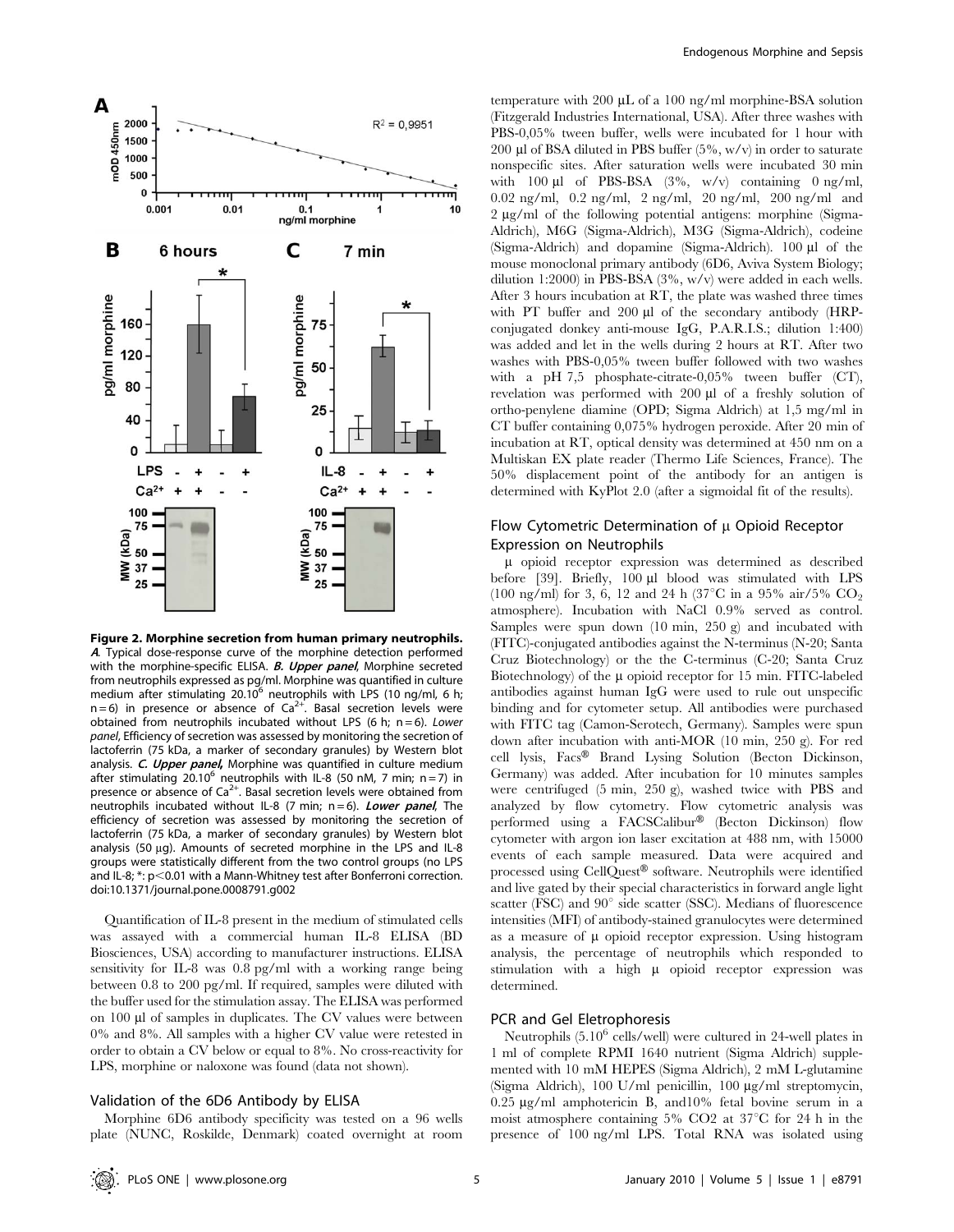RNeasy columns (Quiagen, USA) according to the manufacturer's protocols. The cDNA synthesis reaction were performed with  $1 \mu$ g of total mRNA and 100 U of SuperScript II reverse transcriptase (InVitroGen, Paris, France) with random hexamers in a final volume of 20  $\mu$ L according to the manufacturer's protocols. The quality of the total RNA was assessed by the intensity of 28S and 18S bands after denaturing agarose electrophoresis. The RNA concentration was determined by UV spectrophotometry. One round of cDNA synthesis was performed in a thermal cycler  $(65^{\circ}C)$ for 5 minutes before adding RT mix,  $42^{\circ}$ C for 50 min, and 65 $^{\circ}$ C for 5 minutes).

PCR was performed according to the manufacturer's protocol (0.25 mmol/l of primers from SABiosciences; OPRM1, RefSeq Accession NM\_000914.2, band size: 85 bp) and 3 mmol/l of MgCl2, 1 µL of DMSO 20%, 2 µL of PCR mix containing Taq polymerase) in a  $20 \mu L$  final volume with a thermocycler (LightCycler, Roche, France). The HotStart Taq polymerase (Roche Diagnostics, Meylan, France) was activated by heating for 8 min at  $95^{\circ}$ C. Duplicate PCRs were performed for 50 cycles with 20 s of denaturation at  $95^{\circ}$ C, 20 s of hybridisation at  $60^{\circ}$ C followed by 20 s of elongation at  $72^{\circ}$ C for each cycle. The quality of products was confirmed by gel electrophoresis to confirm OPRM1amplification size (85 pb).

## Determination of Morphine Levels in Critically Ill Patients

**Ethics statement.** This part of the study was approved by our institutional review board for human experimentation (Study  $n^{\circ}3/98$  of the 09/12/2003 from the "CPPRB d'Alsace  $n^{\circ}1$ Strasbourg''). Written informed consent was obtained from each participant or from an authorized representative before enrollment. Patients admitted between July and September 2007 to our intensive care unit (ICU) were prospectively considered for inclusion. Samples from healthy volunteers served as controls. Patients that were given exogenous morphine or codeine before or during admission were excluded. After centrifugation, serum was collected in tubes without anticoagulant agents in order to prevent interactions with endogenous alkaloids.

Patients (n = 48) were divided into five groups according to ASCCP/SCCM (American College of Chest Physicians/Society of Critical Care Medicine  $[40]$ ; Table 1) criteria: (*i*) healthy donors, (ii) patients with Systemic Inflammatory Response Syndrome (SIRS), (iii) patients with sepsis (S), (iv) patients with severe sepsis  $(SS)$ , and  $(v)$  patients with septic shock  $(SSH)$ . Body temperature, positive microbiological results, white cell count and inflammatory markers (C-reactive protein, procalcitonin) were documented.

Daily serum morphine analysis (20 ml) was performed during the first 3 days after admission. Routine physiological and biochemical variables were recorded and Simplified Acute Physiological Scores (SAPS) were calculated according to standards [40].

#### Statistical Analysis

R version 2.80 and MINITAB V15 (Minitab Inc., France) were used for data analysis. P levels  $\leq 0.05$  were considered significant. Data failed to be normally distributed (Q-Q plots and Shapiro-Wilk test), so that non-parametric analysis was performed as described below.

Statistical analysis of neutrophil secretion experiments. In order to assess morphine and IL-8 secretion after stimulation with IL-8 or LPS, six or seven independent experiments were performed. Mann-Whitney test was performed to test for significant changes. For multiple comparisons, the significance level was adjusted using Bonferroni correction.

Statistical analysis of  $\mu$  opioid receptor expression experiments. Statistical analysis was performed using Friedman's test followed by Wilcoxon-Wilcox procedure, allowing multiple comparisons between groups.

Statistical analysis of morphine levels in critically ill patients. Kruskal-Wallis test followed by Dunn's procedure for post-hoc analysis was performed for data which were not normally distributed.

## Results

## Characterization of Endogenous Morphine Present in Neutrophils

Four different batches of neutrophils were extracted (140 to  $200.10<sup>6</sup>$  cells per extract) and purified. The fraction resulting from the elution procedure was analyzed with a Q-TOF MS-MS approach. Comparison with a morphine standard allowed the unambiguous identification of morphine  $(m/z = 285.9 \text{ Da})$  and its degradation fragments in the 4 neutrophil extracts (data not shown). No M3G, M6G was detected. The amount of the morphine determined by ELISA and MS analysis was 0.32+/  $-0.2$  pg/million of neutrophils  $\pm$  SD (n = 4). This value is lower than the value previously found  $(12.33\pm5.64 \text{ pg/million})$ cells  $\pm$  SD) [19], however, we could confirm that morphine is present in human neutrophils

## Subcellular Localization of Morphine in Human Neutrophils

First, the specificity of the antibody 6D6 was tested using a competitive ELISA (Fig. 1A). It appears that the 6D6 antibody displays a high affinity for M6G (50% displacement point  $= 0.07$  nM or 0.038 ng/ml), but also reacts with morphine (18.82 nM or 3.91 ng/ml), M3G (13 nM or 4.98 ng/ml) and codeine (7.95 nM or 2.29 ng/ml). According to our MS-MS analysis, only morphine is produced by neutrophils, indicating that the immunolabel found with the 6D6 antibody only reflects presence of endogenous morphine.

Second, using laser confocal microcopy, the labeling obtained with the anti-morphine mouse monoclonal antibody was compared to that of lactoferrin, a specific marker of secondary granules (or specific granules) present in neutrophils [41]. Morphine immunolabeling showed a punctate pattern in the cytoplasm, similar to that obtained with an anti-lactoferrin antibody (Fig. 1B, upper panel). Well-defined restricted immunolabelings in specific structures were observed using higher magnification (Fig. 1B, lower panel). Superimposition of the two labelings revealed a colocalization within lactoferrin-containing granules (i.e., secondary granules; Fig. 1B, yellow label).

Finally, the presence of morphine in erythrocytes which was described in previous reports [20] was studied by immunocytochemistry. Fresh blood drops were spread on a glass slice and immunocytochemistry using the 6D6 antibody was performed. Fig. 1C shows the presence of morphine-like immunoreactivity in neutrophils, whereas no immunoractivity is present in erythrocytes.

Control experiments established the specificity of the labeling in granules using either secondary antibodies alone or the mouse anti-morphine antibody blocked with morphine prior to its use in immunocytochemistry experiments (Fig. 1D).

In conclusion, this experiment revealed morphine immunoreactivity within the secondary granules of human neutrophils, suggesting its potential secretion upon cell stimulation.

#### Morphine Secretion from Human PMN

The amount of morphine released into the medium by neutrophils after LPS or IL-8 stimulation was detected with a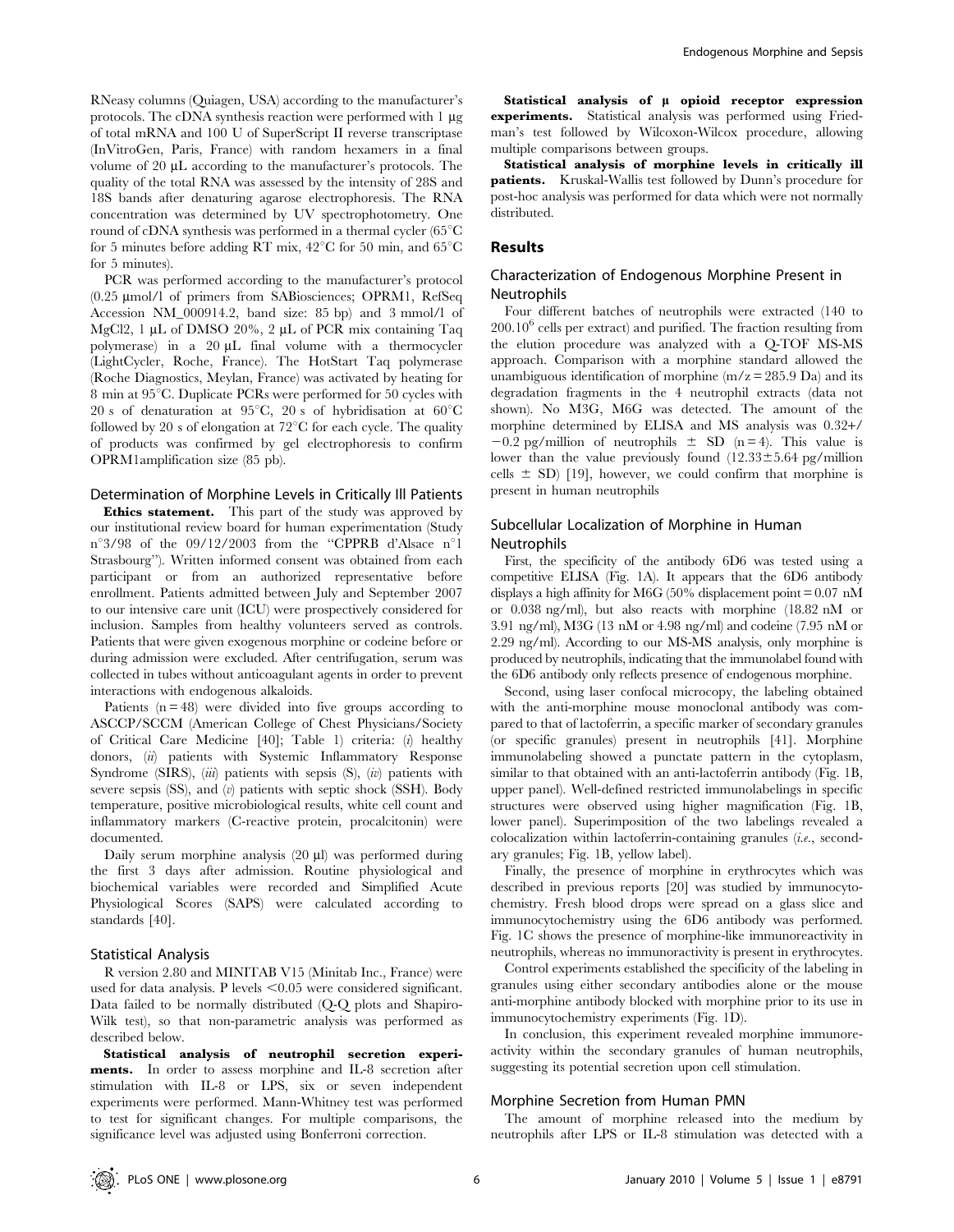| $-11$<br>ł             |
|------------------------|
| ミー・ミー<br>Ï<br>-מה האיר |
|                        |
|                        |

|                                 | SIRS           |                                                                                                                                                                                                                                                                                                                                                                                                   |                      |              |                         | Sepsis         |                 |                     |                |                   |                | Severe Sepsis     |                      |               |                                   | Sept <sub>ic</sub> Shock |                        |                      |              |                   |
|---------------------------------|----------------|---------------------------------------------------------------------------------------------------------------------------------------------------------------------------------------------------------------------------------------------------------------------------------------------------------------------------------------------------------------------------------------------------|----------------------|--------------|-------------------------|----------------|-----------------|---------------------|----------------|-------------------|----------------|-------------------|----------------------|---------------|-----------------------------------|--------------------------|------------------------|----------------------|--------------|-------------------|
|                                 | $\overline{z}$ | MEAN + SD                                                                                                                                                                                                                                                                                                                                                                                         | G                    | X0.5         | Ş                       | Ľ,             | MEAN + SD       | G                   | X0.5           | <b>iol</b>        | $\overline{z}$ | MEAN + SD         | G                    | X0.5          | 1QR                               | $\overline{a}$           | MEAN + SD              | G                    | X0.5         | ğδ                |
| Age [years]                     | $\frac{1}{2}$  | 64.8 ± 14.4                                                                                                                                                                                                                                                                                                                                                                                       | [56,1; 73,6]         | 8            | [52; 77]                |                | $70.3 \pm 11.6$ | [62, 5; 78]         | 69             | [67; 79]          | $\infty$       | $66 \pm 17.5$     | [51,4;80,6]          | 20            | [52, 5; 80]                       | $\approx$                | $71 + 5.5$             | [67; 75]             | 50           | [66,8; 77,2]      |
| stay [days]<br>Length of        | $\frac{13}{2}$ | $13.2 \pm 11$                                                                                                                                                                                                                                                                                                                                                                                     | [6,5; 19,8]          |              | [5,5; 19,5]             |                | $9.5 + 8.9$     | [3,6; 15,5]         | $\overline{ }$ | [5; 9]            | $\infty$       | $9.6 + 8.3$       | [2,7; 16,5]          | 6.5           | [5; 13, 2]                        | $\approx$                | $24.3 + 32$            | [1,4;47,2]           | 13.5         | [4; 30,2]         |
| Procalcitonin 13<br>[hol]       |                | $5 + 9.2$                                                                                                                                                                                                                                                                                                                                                                                         | $[-0.6; 10.5]$       | 0.2          | [0,1; 6,4]              | $\overline{1}$ | $5.8 + 13.2$    | $[-3,1; 14,7]$      | 0.5            | [0,1; 5,7]        | ∞              | $6.2 \pm 12.6$    | $[-4,3; 16,7]$ 1.7   |               | [0,2; 5,6]                        | $10$ 64.1 $\pm$ 126      |                        | $[-26, 1]$<br>154,3] | 11.2         | [1,4;63,6]        |
| <b>MCC [G/L]</b>                | $\frac{13}{2}$ | $13100 + 4005$ [10679,8;                                                                                                                                                                                                                                                                                                                                                                          | 15520,2]             |              | 14900 [10050;<br>16300] |                | $12855 + 4652$  | [979,6]<br>[9729,5; | 11600          | [10000;<br>13800] | $\infty$       | $12225 \pm 2674$  | 14460,1]<br>[9989,9; |               | 12000 [10125;<br>13675]           |                          | $10$ $14780 + 8218$    | 20659]<br>[8901;     | 13600        | [10100;<br>18350] |
| CRP [mg/L] 13                   |                | $68.6 + 74.1$                                                                                                                                                                                                                                                                                                                                                                                     | $[23,8; 113,4]$ 24.6 |              | [7,8; 133,7]            | $\equiv$       | $102 \pm 116.3$ | [23,8; 180,2]       | ශී             | $[29,5; 114]$ 8   |                | $154.2 \pm 154.7$ | 283,5]<br>[24,8;     | 119.4         | $[19,9;303]$ 10 $144.3 \pm 103.5$ |                          |                        | 218,3]<br>[70,3;     | 115.7        | [86,9; 182,2]     |
| Creatinin<br>[µmol/L]           | $\frac{13}{2}$ | 132.4±65.4                                                                                                                                                                                                                                                                                                                                                                                        | $[92,9; 171,9]$ 121  |              | [94,5; 158]             |                | $118.3 + 48.4$  | [85,7; 150,8]       | 110            | [81; 147]         | $\infty$       | $155.6 \pm 59.2$  | [106, 1]<br>205,1]   | 140.5         | [109,5;<br>206,2]                 |                          | $10$ 208.9 $\pm$ 159.5 | [94, 8; 323]         | 158          | [86; 280,2]       |
| <b>SAPS</b>                     | $\frac{1}{2}$  | $51.9 + 20.4$                                                                                                                                                                                                                                                                                                                                                                                     | [39,6; 64,2]         | 53           | [33,5; 70,5]            | $\overline{1}$ | $41 + 8.1$      | [35,6; 46,4]        | 39             | [36; 50]          | ${}^{\infty}$  | $52.5 + 27$       | [29,9; 75,1]         | $\frac{4}{6}$ | [34,5; 67]                        | $\approx$                | $61 \pm 19.7$          | [46, 9; 75, 1]       | 55.5         | [42,5; 78,8]      |
| LODS                            | ō              | $4.9 + 2.5$                                                                                                                                                                                                                                                                                                                                                                                       | [3, 6, 8]            | m            | [2; 7,5]                | $\overline{0}$ | $3.3 + 1.6$     | [2,1; 4,5]          | 3.5            | [2; 5]            | $\infty$       | $6.9 + 5.4$       | [2,4; 11,4]          | m             | [2,2; 10,8]                       | 9                        | $6.1 - 4.3$            | [2,8; 9,4]           | 5            | [3; 10, 5]        |
| SOFA                            | Ō              | $6.7 - 4.1$                                                                                                                                                                                                                                                                                                                                                                                       | [3,5; 9,8]           |              | [3,5; 9,5]              | $\overline{0}$ | $3.7 + 2.3$     | [2; 5, 4]           | 3              | [2; 6]            | $\infty$       | 7.1 $\pm$ 4.4     | [3,5; 10,8]          | O             | [3,2;11]                          | o                        | $7.6 + 2.8$            | [5,4;9,7]            | $\infty$     | [4,5; 9,5]        |
| <b>NICO</b>                     | $\frac{3}{2}$  | $2.6 - 1.1$                                                                                                                                                                                                                                                                                                                                                                                       | [1,9; 3,3]           | $\mathsf{S}$ | $[2; 3]$                |                | $1.6 + 1.5$     | [0,6; 2,6]          | $\sim$         | [0; 3]            | $\infty$       | $3 + 11$          | [2,1;3,9]            | $\mathsf{S}$  | [2; 3, 8]                         | $\overline{0}$           | $3.3 + 0.9$            | [2,6; 4]             | $\mathsf{S}$ | [2,8; 4]          |
| $* = p < 0.05$ compared to SIRS |                | SIRS: Systemic Inflammatory Response Syndrome; CRP = C-reactive proteitive potein; WCC = White Cell Count; SAPS = Simplified Acute Physiology Score; LODS = Logistic Organ Dysfunction System; SOFA = Sepsis-related Organ Fai<br>Assessment; ODIN = Organ Dysfunction and/or Infection; SD = standard deviation, CI = confidence interval; IQR = interquartile range; X <sub>0.5</sub> = Median. |                      |              |                         |                |                 |                     |                |                   |                |                   |                      |               |                                   |                          |                        |                      |              |                   |

 $* = p < 0.05$  compared to SIRS.<br>| doi:10.1371/journal.pone.0008791.t001 doi:10.1371/journal.pone.0008791.t001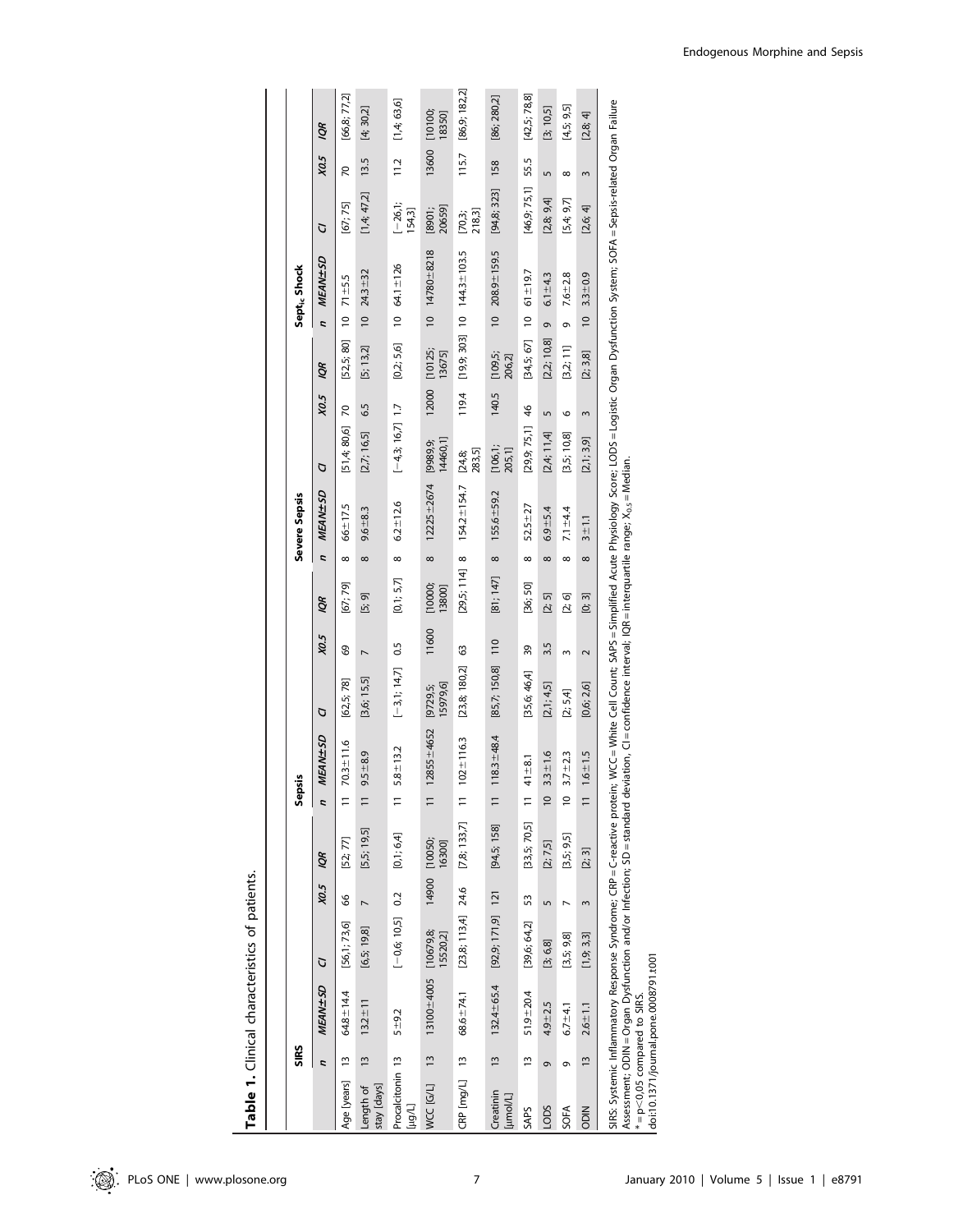sensitive morphine-specific ELISA kit (Fig. 2A). Control experiments using IL-8 and cytochalasin B or LPS in the absence of neutrophils ruled out cross-reactivity of these substances with the ELISA (data not shown). Figure 2B (upper panel) shows the increase of morphine secretion in cultured human neutrophils stimulated with LPS (158 $\pm$ 35 pg/10<sup>6</sup> neutrophils  $\pm$ SD, n = 6). A low basal level of morphine secretion was observed in the absence of LPS  $(10\pm24 \text{ pg}/10^6$  neutrophils  $\pm$ SD, n = 6). Secretion efficiency was checked by Western blot analysis  $(50 \mu g)$  using an antibody against lactoferrin which is present in and secreted by secondary granules [41]. Lactoferrin was detected in both non stimulated and LPS stimulated samples. However, the amount of lactoferrin was higher in the supernatant of LPS stimulated neutrophils (Fig. 2B, lower panel). The presence of lactoferrin in the supernatant of unstimulated neutrophils might be caused by the basal secretion from neutrophils activated by their artificial environment, however, the rate of cell death was not increased compared to controls.

In order to observe whether morphine secretion is  $Ca^{2+}$ dependent, identical experiments were performed in the absence of  $Ca^{2+}$ . Without  $Ca^{2+}$  in the media, basal secretion remained unchanged  $(9\pm21 \text{ pg}/10^6 \text{ neutrophils } \pm SD, n = 6)$ , while LPSinduced secretion of morphine decreased significantly  $(69 \pm 15 \text{ pg}/$  $10^6$  neutrophils  $\pm$ SD, n = 6, p<0.01).

In parallel, PMN were treated with 50 nM IL-8 for 7 min (Fig. 2C, upper panel) to trigger direct secretion of secondary granules [34,41]. In the presence of IL-8, morphine secretion was attenuated, but still significant  $(60\pm7 \text{ pg}/10^6 \text{ neutrophils } \pm \text{SD}$ ,  $n = 6$ ) compared to baseline (16±7 pg/10<sup>6</sup> neutrophils ±SD,  $n = 6$ ). Western blot analysis confirmed the presence of lactoferrin in IL-8 treated cell medium (Fig. 2C, lower panel) and its absence in nonstimulated cell medium after 7 min. Without  $\text{Ca}^{2+}$ , the basal secretion of morphine was not significantly changed compared to controls with  $Ca^{2+}$  (14 $\pm 6$  pg/10<sup>6</sup> neutrophils  $\pm SD$ , n = 6), however, IL-8-induced secretion of morphine decreased significantly under  $\text{Ca}^{2+}$ -free conditions (15±6 pg/10<sup>6</sup> neutrophils  $\pm$ SD, n = 6, p $\leq$ 0.01).

In conclusion, the present results demonstrate that human neutrophils secrete morphine via a Ca<sup>2+</sup>-dependent mechanism in response to LPS or IL-8 stimulation.

### Effects of Morphine on IL-8 Secretion

Human neutrophils  $(1.10^6 \text{ cells})$  were stimulated with 10 ng LPS and/or morphine (8 nM corresponding to 2.25 ng/ml) and/or  $10 \mu M$  naloxone (MOR antagonist) to determine the impact of low morphine concentrations on IL-8 secretion after 24 h (Fig. 3). Using a commercial IL-8 ELISA, no significant differences were found between controls without LPS (no stimulation,  $16\pm2$  ng/  $10^6$  neutrophils  $\pm$ SD, n = 6), morphine (13 $\pm$ 3 ng/10<sup>6</sup> neutrophils  $\pm$ SD, n = 6, p>0.05) and naloxone alone (14 $\pm$ 1.4 ng/10<sup>6</sup>) neutrophils  $\pm$ SD, n = 6, p $>$ 0.05). Compared to controls LPS significantly increased the release of IL-8 (32 $\pm$ 3 ng/10<sup>6</sup> neutrophils  $\pm$ SD, n = 6, p<0,05). Costimulation of neutrophils with LPS and morphine decreased the release of IL-8 significantly  $(24\pm2 \text{ ng}/10^6 \text{ neutrophils } \pm SD, n = 6, p<0,05)$ . Coincubation of neutrophils with LPS and naloxone increased the secretion of IL-8 significantly  $(53\pm6 \text{ ng}/10^6 \text{ neutrophils } \pm SD, n = 6, p<0,05)$ compared to LPS-alone (Fig. 3), suggesting a negative feedback mechanism of endogenous morphine secreted upon LPS stimulation. Finally, naloxone was able to significantly inhibit the effect of exogenous morphine on neutrophils treated with LPS compared to LPS and morphine incubation alone  $(49\pm 5 \text{ ng}/10^6 \text{ neutrophils})$  $\pm$ SD, n = 6, p $\lt$ 0,05).



Figure 3. IL-8 secretion from human primary neutrophils. IL-8 secreted from neutrophils expressed as ng/ml of morphine. Morphine was quantified in culture medium after stimulating 1.10<sup>6</sup> neutrophils with or without LPS (10 ng/ml, 24 h;  $n = 6$ ), morphine 8 nM (2.5 ng/ml) and naloxone (10  $\mu$ M). Basal secretion levels were obtained from neutrophils incubated without LPS (n = 6). \*:  $p$  < 0.05 with a Mann-Whitney test.

doi:10.1371/journal.pone.0008791.g003

In conclusion, our results indicate that low concentrations of morphine as found in the serum of patients with sepsis significantly decrease the secretion of IL-8 from neutrophils.

### u Opioid Receptor Expression on Neutrophils

Flow cytometry experiments were performed to determine if morphine affects  $\mu$  opioid receptor expression. An antibody (MOR1 N-20) directed against the N-terminal part of the receptor was used. In order to validate the use of this antibody, we first performed a Western blot analysis of SH-SY5Y (positive control) and human neutrophil cell extracts. In both extracts, immunoreactivity was observed as a band at 55 kDa which is consistent with the expected molecular weight of the  $\mu$  opioid receptor (Fig. 4A). A control experiment using the secondary antibody alone showed that no cross reactivity exists (Fig. 4A). PCR was used to determine whether MOR1 is expressed in human neutrophil under basal condition and after LPS treatment for 6 h (100 ng/ml). As shown in Figure 4B, amplification of MOR1 RNA performed on both naïve and LPS treated neutrophil total RNA extracts indicates the presence of a single band at 85 bp, which is also present in total RNA from SH-SY5Y cells used as a positive control [10]. This band is absent when RNA is omitted or when the neutrophil RNA extract is treated with DNAse (Fig. 4B).

Incubation of whole blood with the C-terminal antibody C-20 revealed the same median of fluorescence intensity as incubation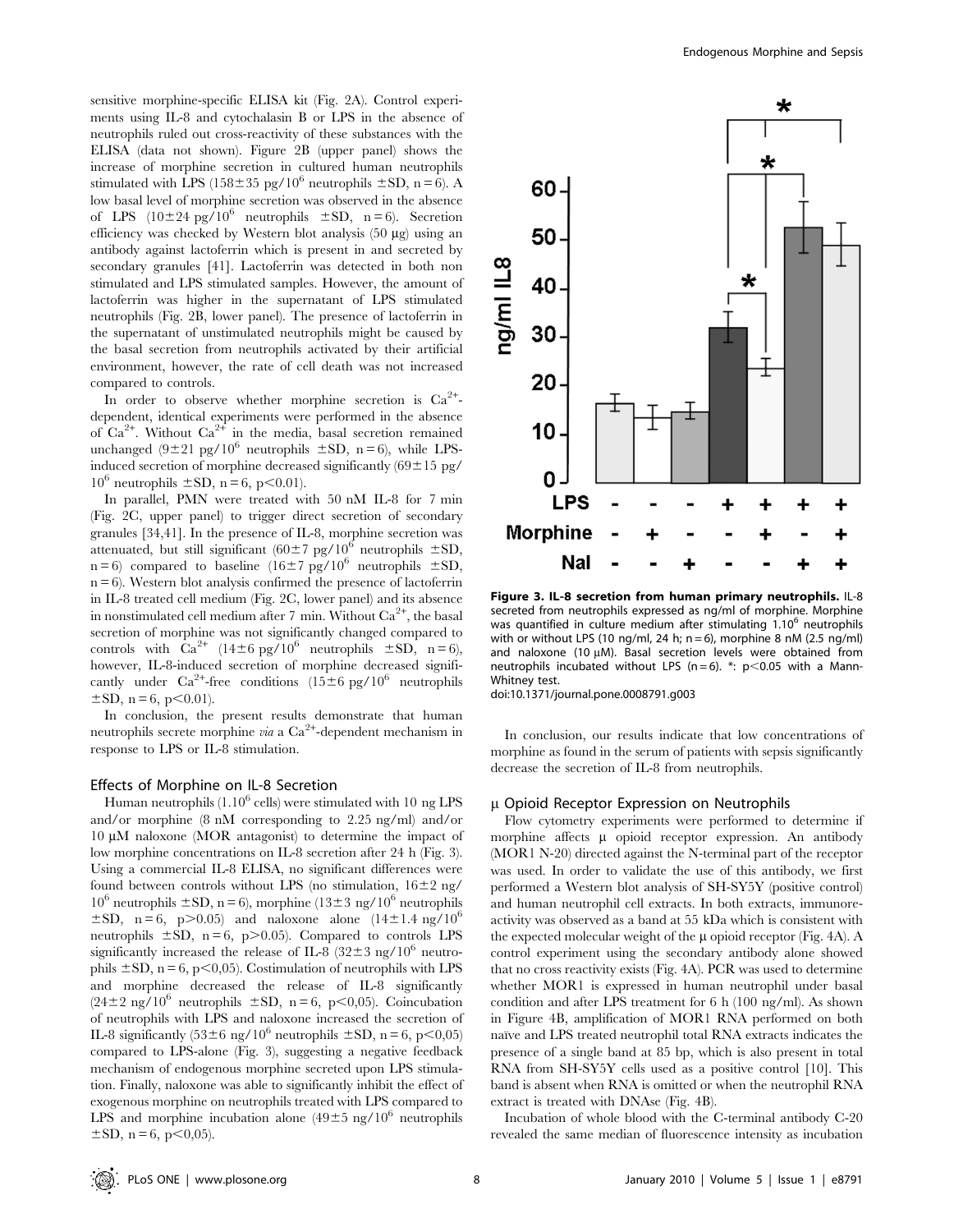

Figure 4. Detection of u opioid receptor positive cells by and Western Blot, PCR, and flow cytometry. A. Western blot analysis of 50 ug of SH-SY5Y (positive control) and human neutrophil extracts with the anti-µ opioid receptor (N-20). Control experiment shows the absence of cross reactivity for the secondary antibody. B. PCR amplification of MOR1 RNA performed on both naıve and LPS treated neutrophil total RNA extracts indicates the presence of a single band at 85 bp. Total RNA from SH-SY5Y cells is used as positive control, whereas negative control were done in absence of RNA and neutrophil RNA extract treated with DNAse. C. Flow cytometry with live gating on neutrophils using either a C-terminal antibody (C-20) or a N-terminal antibody (N-20). M1, M2 and M3 denote the different histogram gates used for determination of the median of fluorescence intensity D. Flow cytometry. Whole blood was stimulated with LPS (100 ng/ml) for different time intervals followed by labeling of  $\mu$  opioid receptor expression on neutrophils with FITC-anti-µ opioid receptor (N-20). The percentage of cells showing an increased expression of  $\mu$  opioid receptors is shown.

doi:10.1371/journal.pone.0008791.g004

with FITC-anti-IgG as a negative control (Fig. 4C), indicating that the C-terminal antibody failed to detect  $\mu$  opioid receptor expression on the neutrophil surface. In contrast, a significantly higher signal was detected with N-20, which is directed against the N-terminus of the  $\mu$  opioid receptor (Figure 4C) and confirms the results of the Western blot.

Flow cytometry experiments using the N-20 antibody were able to show that, without stimulation, only  $5.37\pm3.34\%$  of neutrophils showed a high level of  $\mu$  opioid receptor expression. However, after 12 and 24 h stimulation with LPS, this percentage increased significantly ( $p = 0.031$ ) to  $13.28 \pm 8.47$ % after 12 h and  $44.4\pm8.06\%$  after 24 h of LPS stimulation (Fig. 4D). There was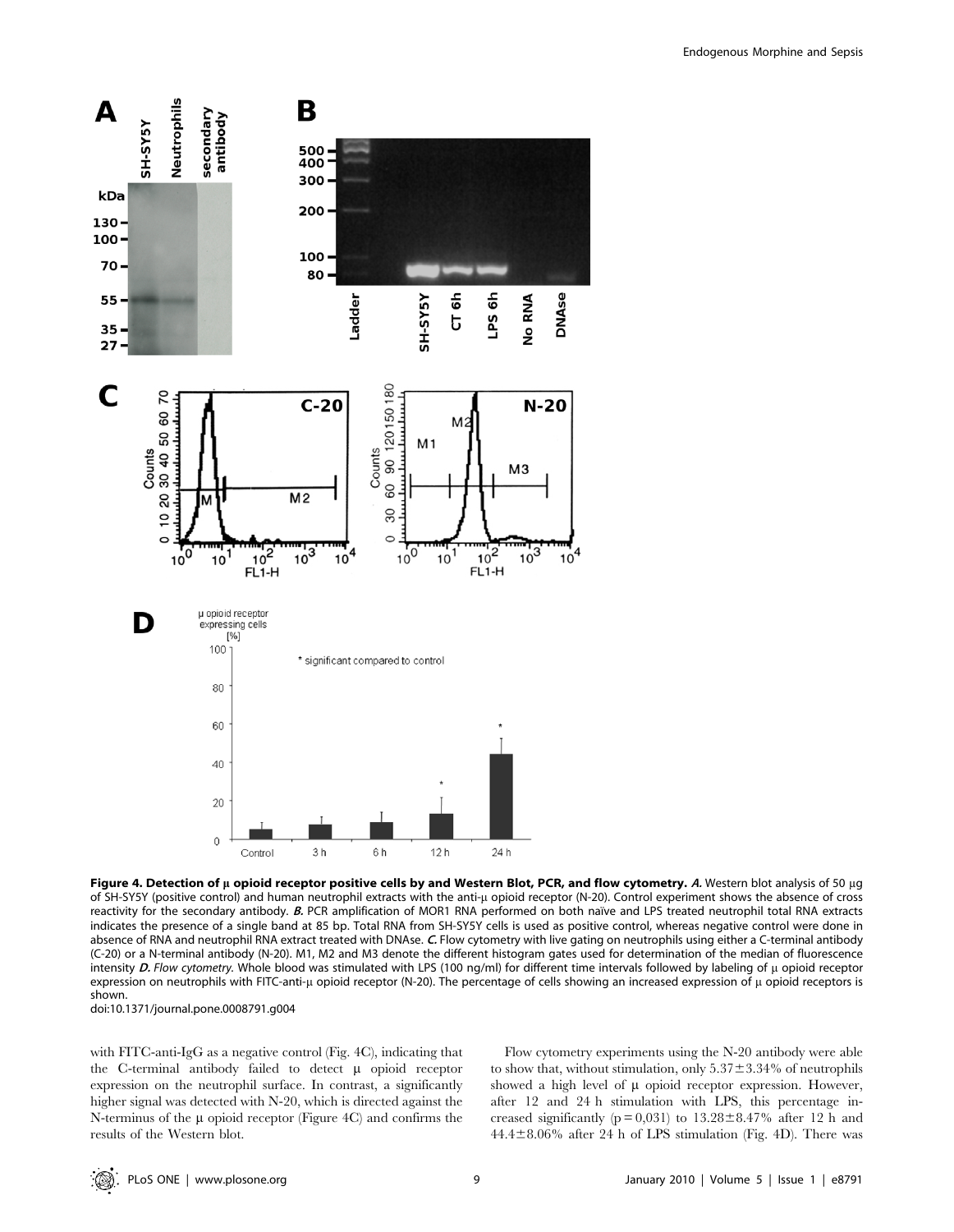no significant change in the median of channel fluorescence intensity in any of the histogram gates used.

Taken together, these results demonstrate that  $\mu$  opioid receptor expression on neutrophils is significantly increased after stimulation with LPS.

## Characterization of Morphine in the Serum of Patients with Sepsis

Deproteinized serum extracts (3 patients with sepsis and 3 healthy donors) were purified by solid phase extraction. The fraction (1/50) resulting from the elution procedure was analyzed with a Q-TOF MS-MS approach. Comparison with a morphine standard (Fig. 5A) allowed the unambiguous identification of morphine  $(m/z = 285.9$  Da) and its degradation fragments in patient extracts (Fig. 5B). Parallel experiments performed on the serum of healthy donors failed to detect endogenous morphine  $(n = 3; data not shown).$ 

## Serum Morphine Levels in Critically Ill Patients

Using a morphine-specific ELISA kit, morphine concentrations were quantified in the serum of different patient groups (see Table 1 for patient categorization) with or without infection. The mortality was  $30\%$ . In septic patients (sepsis, S, n = 13; severe sepsis, SS,  $n = 8$ ; septic shock, SSH,  $n = 10$ ), sources of infection were respiratory, urinary, or digestive  $(n = 17, 8, and 6,$ respectively). Gram negative bacteria were involved in 55% of the cases and Gram positive bacteria in 45%. Sedation was carried out without opiates using midazolam and propofol according to standard protocols. There was no difference between the groups with regard to mean length of stay on the intensive care unit (ICU), age and sex. As expected, SOFA scores were higher in patients with severe sepsis and septic shock ( $p = 0.041$ ).



Figure 5. Characterization of morphine in serum of patients with sepsis. Top, Q-TOF MS-MS analysis of morphine standard (286.17 Da; 1 pmol). Bottom, Q-TOF MS analysis of 1/50 of the morphine present in 10 ml of serum from a patient with sepsis. doi:10.1371/journal.pone.0008791.g005

ELISA analysis revealed that morphine concentrations were significantly higher in the serum of septic patients compared to patients with SIRS during the three days of monitoring (Fig. 6). However, no significant difference was observed between patients with sepsis, severe sepsis and septic shock. No detectable amount of morphine was found in 6 healthy controls (data not shown); and CRP, white cell count and procalcitonin were within normal range in these individuals  $(n = 6; data not shown)$ . The interquartile ranges for morphine concentrations in patients with sepsis, severe sepsis or septic shock were [0,011; 2,194], [0,542; 2,273] and [0,417; 2,191], respectively. This correlates well with the morphine concentration (2.25 ng/ml) used for our *in vitro* experiments to evaluate the influence of morphine on IL-8 secretion. Thus, it seems likely that the morphine levels found in septic patients may play a role in regulating neutrophil IL-8 secretion.

In conclusion, our data indicate unambiguously that serum morphine concentrations increase specifically in patients with lifethreatening infection.

## Discussion

In the present study, we have demonstrated  $(i)$  that morphine is present in human neutrophils and is colocalized with lactoferrin, an antimicrobial peptide released during infection [42] from the secondary granules of neutrophils,  $\langle \hat{u} \rangle$  that LPS and IL-8 trigger the  $Ca^{2+}$ -dependent secretion of morphine and lactoferrin in vitro,  $(iii)$  that endogenous morphine concentrations are significantly increased in the serum of patients with septic conditions,  $(w)$  that the concentration of morphine found in sepsis inhibits IL-8 release from neutrophils and finally  $(v)$  that  $\mu$  opioid receptor surface expression is increased after stimulation of white cells with LPS.

Our findings provide further evidence for the role of endogenous morphine [4] as a signaling molecule that can act through  $\mu$  opioid receptors expressed on immune cells. The activation of the morphinergic system as demonstrated by an increase in morphine secretion as well as  $\mu$  opioid receptor expression by neutrophils, underlines the hypothesis that endogenous morphine is part of the innate immune response to stress, and in particular, infection. In addition, our data suggest a new link between endogenous morphine expression and host defense against infection.

During gram-negative sepsis bacterial LPS leads to the activation of PMN and triggers the synthesis and secretion of proteases, cytokines (e.g., IL-6 and IL-8), and toxic radicals from immune cells [43,44]. Among these cytokines, IL-8 acts as a potent stimulator of PMN and represents a major chemoattractant for these cells [45,46]. PMN participate in the host defense via the secretion of particular antimicrobial peptides including lactoferrin, which is present in secondary granules and is released upon LPS stimulation [42,47]. Despite their important role in destroying the pathogen, compounds released by PMN inflict damage to host cells [48] and contribute to organ dysfunction during systemic infections. Thus, regulatory mechanisms including the hypothalamic–pituitary–adrenal axis [49], as well as PMN autoregulatory mechanisms such as apoptosis [50], are necessary to prevent local tissue destruction [51]. Recently, the  $\mu$  opioid receptor agonist DAGO in concentrations as low as 10 nM was shown to significantly decrease the secretion of IL-8 from neutrophils after LPS stimulation [38]. We now demonstrate that LPS and IL-8 trigger the secretion of morphine from human PMN in vitro. Our results also indicate that low concentrations of morphine (8 nM coresponding to 2.25 ng/ml) consistent with the amount of morphine found in the serum of septic patients, significantly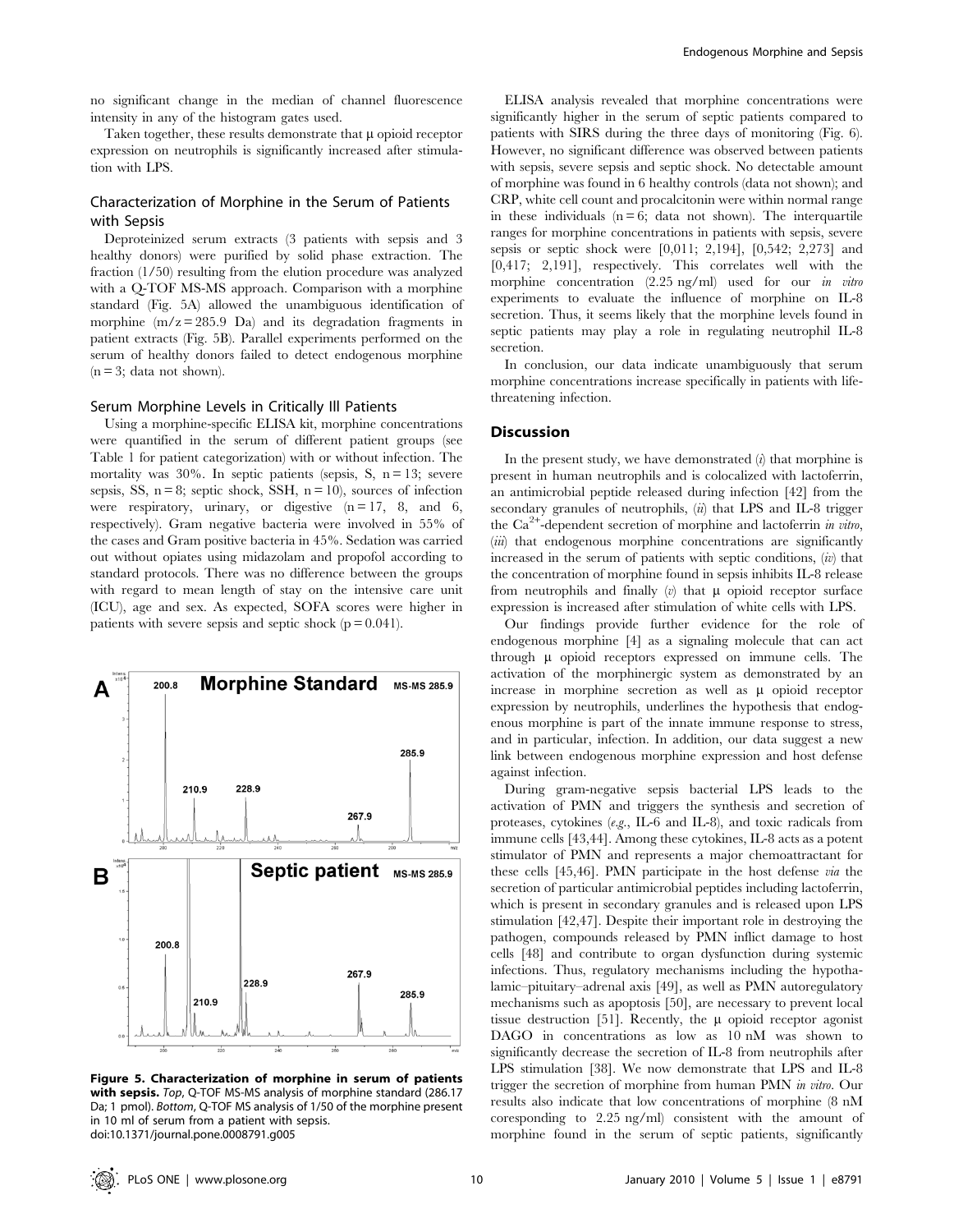

Figure 6. Three-day follow up of morphine concentrations in infected and uninfected patients. Boxplots of endogenous morphine concentrations measured in the serum of patients with sepsis (n = 13), severe sepsis (n = 8) and septic shock (n = 10), compared to critically ill patients with SIRS (n = 6) over 3 days of monitoring. Patients with sepsis, severe sepsis and septic shock had significantly higher serum concentrations of morphine than patients with SIRS (Sepsis vs. SIRS, p<0.05; severe sepsis vs SIRS, <0.01; septic shock vs SIRS, p<0.01). doi:10.1371/journal.pone.0008791.g006

decrease the secretion of IL-8 from human neutrophils and that this inhibition can be reversed by naloxone. Therefore, it is tempting to speculate that morphine present in the serum of septic patients is secreted from neutrophils and is involved in the regulation of immunocyte activity. Interestingly, a recent paper reported that concentrations of morphine as low as 10–100 nM enhanced migration of primary microglial cells toward adenosine diphosphate. This effect was reversed by naloxone, as well as CTAP, indicating  $\mu$  opioid receptor involvement [24]. These data strongly suggest that release of endogenous morphine may affect immune cells either directly or via central regulatory mechanisms.

The presence of morphine in human PMN and mononuclear cells is a matter of dispute: Whilst the presence of morphine was described by Zhu et al [19], Boettcher and colleagues [20] failed to demonstrate morphine production within neutrophils. In the present study, we have unambiguously demonstrated the presence of morphine in PMN, however, the amount of morphine found was well below the concentration  $(0.32+/-0.2$  pg/million PMN  $\pm$  SD vs 12.33 $\pm$ 5.64 pg/million cells  $\pm$  SEM) described before [19]. A very low amount of morphine was previously found in erythrocytes by Boettcher and colleagues [20], however, we failed to show the presence of morphine-like immunoreactivity in these cells in our experiments.

Atypical cholinergic regulation of morphine secretion from human white blood cells has been demonstrated before [22]. Our present study shows that morphine is present in secondary granules and is secreted from neutrophils in response to LPS and IL-8 exposure, suggesting that at least part of the circulating morphine in the blood of septic patients stems from PMN. Interestingly, this is supported by the observation that LPS administration in animals dramatically increases the amount of circulating [29] and cerebral endogenous morphine [28]. However, the low amount of morphine produced and secreted by neutrophils seems not sufficient to reach the morphine concentrations observed during sepsis. Thus, during systemic infection morphine release from the adrenal gland [4,11,15,36], its delayed glucoronidation in the liver [12] and morphine synthesis in the nervous system [3,28,52] may potentially contribute to elevated morphine levels in the systemic circulation.

Morphine preferentially binds to  $\mu$  opioid receptors, a large family of seven-transmembrane receptors derived from a single OPRM1 (opioid receptor  $\mu$ ) gene. However, endogenous opioid peptides such as  $\beta$ -endorphine, endomorphines and enkephalins are also able to bind to  $\mu$  opioid receptors. Serum levels of endogenous opioid peptides are elevated in response to stress and also in septic patients [53,54]. Treatment with opiate antagonists for the cardiovascular effects of septic shock was proposed more than 20 years ago [55], indicating a key role of opioid peptides in the stress response. It is likely that part of this response is mediated via opioid receptors expressed in different tissues including endothelia, leukocytes and myocardium. Endogenous opioid peptides present in the serum of septic patients may compete with morphine for  $\mu$  opiate receptor binding. However, no effects of these interactions have been described yet in septic patients. Thus, further studies are warranted to investigate how endogenous opioid peptides may influence or possibly regulate morphineinduced neutrophil inhibition in response to stress and infection.

Stimulation of  $\mu$  opioid receptors (for review: [56,57]), triggers various effects including direct inhibition of immunocyte function. Human granulocytes and monocytes express  $\mu$  opioid-like receptors as demonstrated by specific and saturable binding of dihydromorphine [58].  $\mu$  opioid receptors were also found on human and monkey lymphocytes  $[59]$ . A specific  $\mu$  opioid receptor isoform, the  $\mu$ 3 receptor (morphine selective but opioid peptide insensitive) has also been characterized in human monocytes and granulocytes as well as in endothelial cells [16,60]. The existence of numerous splicing variants underpins the complexity of the morphinergic system [57,60,61]. To date, fourteen human  $\mu$ opioid receptor isoforms have been identified [56,57,62] with various affinities for morphine and its derivatives (Ki in the nanomolar range with low affinity for the recently described isoform mMOR-1B4 [56,57]), suggesting that different morphine concentrations are needed for specific receptor isoform activation. In addition, homo- or hetero-dimerisation of  $\mu$  opioid receptor subtypes was recently found to occur and to induce switch signaling [63].

Although it has been shown before that LPS increases  $\mu$  opioid receptor expression in the rat mesenteries [64], to our knowledge our results demonstrate for the first time that  $\mu$  opioid receptor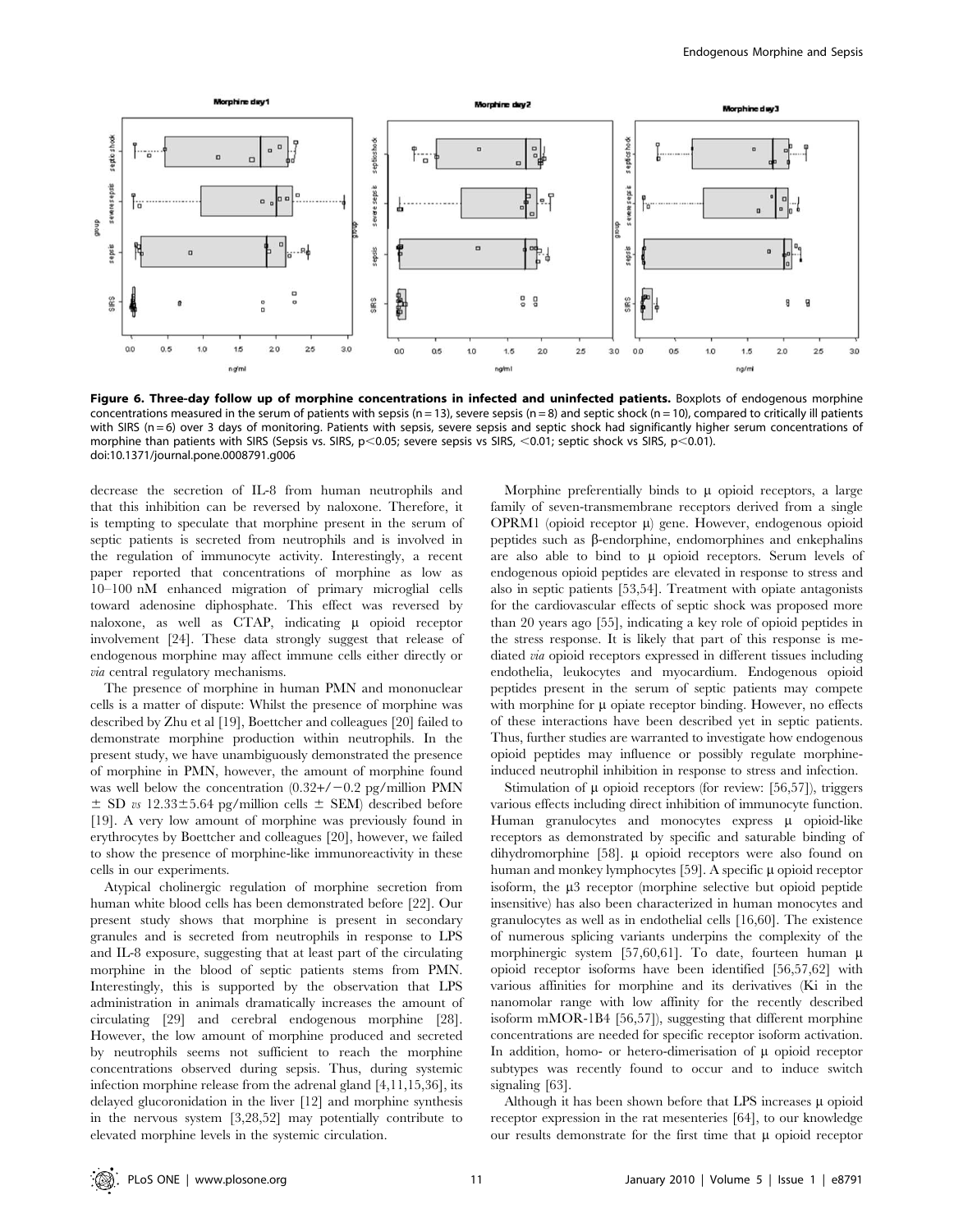surface expression on neutrophils is increased after stimulation with LPS. The expression of  $\mu$  opioid receptors is well documented for immune and endothelial cells [60,65,66]. Amongst other opioid receptor subtypes, PMN express the  $\mu$ 3 opioid receptor subtype coupled to constitutive nitric oxide (NO) release [60,67,68,69]. Due to its immunoinhibitory nature [70,71], it has been postulated that endogenous morphine down-regulates immune function to maintain a balance between pro- and antiinflammatory processes. In this regard, morphine is known to dramatically affect innate and adaptive immune responses [72,73,74,75]. For example, morphine affects lymphocyte proliferation [76,77], natural killer T-cell activities [78,79], antibody production [80,81], and the number of circulating leukocytes [82]. Inhibition of phagocyte function, such as chemotaxis, phagocytosis, and surface receptor expression after morphine exposure in vitro is, in part, a consequence of NO synthesis [69] and involves the modulation of the transcription factors NF-kB and AP-1 [67,68,70,83,84]. In addition, recent data on rat microglial cells treated with adenosine diphosphate have shown that low concentrations of morphine induce a biphasic effect, with an initial phase involving PI3K/Akt pathway activation that leads to an increase of cell migration [24], followed by a longer-term phase with increased expression of Iba1 and P2X4 receptor protein, leading to a greater cell migration.

Furthermore, different  $\mu$  opioid receptor splicing variants are expressed by PMN, suggesting that these  $\mu$  receptor subtypes may mediate neutrophil responses during infection. Interestingly, the  $\mu$ opioid receptor possesses an affinity for morphine with an IC50 around 10nM [85] compatible with the concentration of morphine observed in the patients with sepsis (8nM or 2.5ng/ml) suggesting that auto- and/or paracrine regulation involving immune cells and possibly the endothelium exists.

Several studies have linked endogenous morphine with inflammatory conditions. Endogenous morphine was found in the plasma of patients after cardiovascular bypass which induces a well-described systemic inflammatory response [4,26]. Interestingly, our study shows that morphine levels found in SIRS patients (mean between 0,39 and 0.57 ng/ml) were comparable to those described after cardiovascular bypass (mean of 0.75 ng/ml) [26], wheras morphine was not detected in healthy controls.

Sepsis [86], which is a condition associated with a systemic inflammatory response caused by bacterial, fungal or viral infection, is one of the main causes of mortality in intensive care units [87]. The diagnosis of sepsis is based on clinical symptoms [40], although several endogenously produced proteins, such as procalcitonin or C-reactive protein (CRP), have been proposed as markers of infection and are used in clinical practice [88].

Our study demonstrates a significant increase of serum morphine levels in patients with severe sepsis or septic shock, while in critically ill patients suffering from SIRS and controls, morphine levels were significantly lower. No significant difference was observed between patients from the three septic groups, but morphine was undetectable in the serum of healthy donors. Our results indicate that endogenous morphine might represent a new biomarker for the diagnosis of sepsis, however, an extended cohort of patients is needed to validate this hypothesis.

Opioid analgesia is a standard component of sedation in critical care, with synthetic opiates such as fentanyl and its derivatives being most frequently used. The clinical significance of sedationinduced immunosppression is still under debate. So far, no direct

## References

effect of fentanyl in clinically relevant concentrations could be demonstrated on neutrophil functions and fentanyl does not bind to opioid receptors expressed on neutrophils [84]. It remains unclear whether the application of exogenous opiates interferes with the signaling of endogenous morphine *via* direct or centrally mediated mechanisms.

Interestingly, our data reveal that concentrations of morphine found in the serum of septic patients are in range with the affinity of  $\mu$  opioid receptors [56]. This correlation suggests a putative physiological role during sepsis. Based on morphine's immunoinhibitory activity, it is tempting to propose that during sepsis, increased morphine levels may down-regulate immune and vascular tissue responses to prevent organ damage caused by excessive inflammation. However, recent data suggest that low concentrations of morphine (10–100 nM), synergistically with other factors increase immune activity (i.e., migration) [24]. In addition, several studies in rodents have shown that morphine in clinically relevant doses exacerbates inflammation and increases sepsis mortality [89,90]. Thus, we can not exclude that the increase of endogenous morphine may also act in favor of proinflammatory responses in certain cells. As demonstrated in our study, endogenous morphine concentrations are in the nanomolar range while morphine concentrations after administration of clinically relevant doses for analgosedation in intensive care are 10 to 100-fold higher [91]. It is unclear so far whether the different concentration range of exogenous and endogenous morphine affects neutrophil function in contrasting ways. Morphine levels can be related, in part to PMN secretion, but also to secretion from other organs including adrenal gland and liver. Therefore, direct monitoring of neutrophil function in relation to the plasma morphine concentrations is required to eventually answer this question.

Taken together, our present observations together with previously published data, support the hypothesis that endogenous morphine represents a modulator of immune cell activity. Our data indicate for the first time that endogenous morphine is secreted from human neutrophils after LPS or IL-8 stimulation. In patients with generalized infection such as sepsis, severe sepsis, and septic shock serum levels of endogenous morphine were found to be dramatically increased, whereas inflammatory states without infection such as SIRS did not lead to profound endogenous morphine rises. In addition, our results indicated that low concentrations of morphine inhibit LPS-induced IL-8 secretion by neutrophils. Further investigations, including clinical studies, are required to fully understand the effects of circulating morphine on immune function in sepsis.

## Acknowledgments

We acknowledge Dr. J. Mazurier (CNRS, UMR8576 du Centre National de la Recherche Scientifique, Villeneuve d'Ascq, France) for providing the polyclonal antibody against human lactoferrin. We would like to thank Martin Mogk, Moredata GmbH, Kerkrader Str. 11, 35394 Gießen, Germany, for his statistical advice.

## Author Contributions

Conceived and designed the experiments: EG IW TL AHM AL DZ ARS DAC FS YG. Performed the experiments: EG IW TL AHM AL DZ FD BJL SDG DAC YG. Analyzed the data: EG IW TL AL ARS FD SDG MHMB FS YG. Contributed reagents/materials/analysis tools: IW BJL DAC AVD DA MHMB FS YG. Wrote the paper: IW AVD DA MHMB FS YG.

1. Stefano GB, Goumon Y, Casares F, Cadet P, Fricchione GL, et al. (2000) Endogenous morphine. Trends Neurosci 23: 436–442.

<sup>2.</sup> Gintzler AR, Gershon MD, Spector S (1978) A nonpeptide morphine-like compound: immunocytochemical localization in the mouse brain. Science 199: 447–448.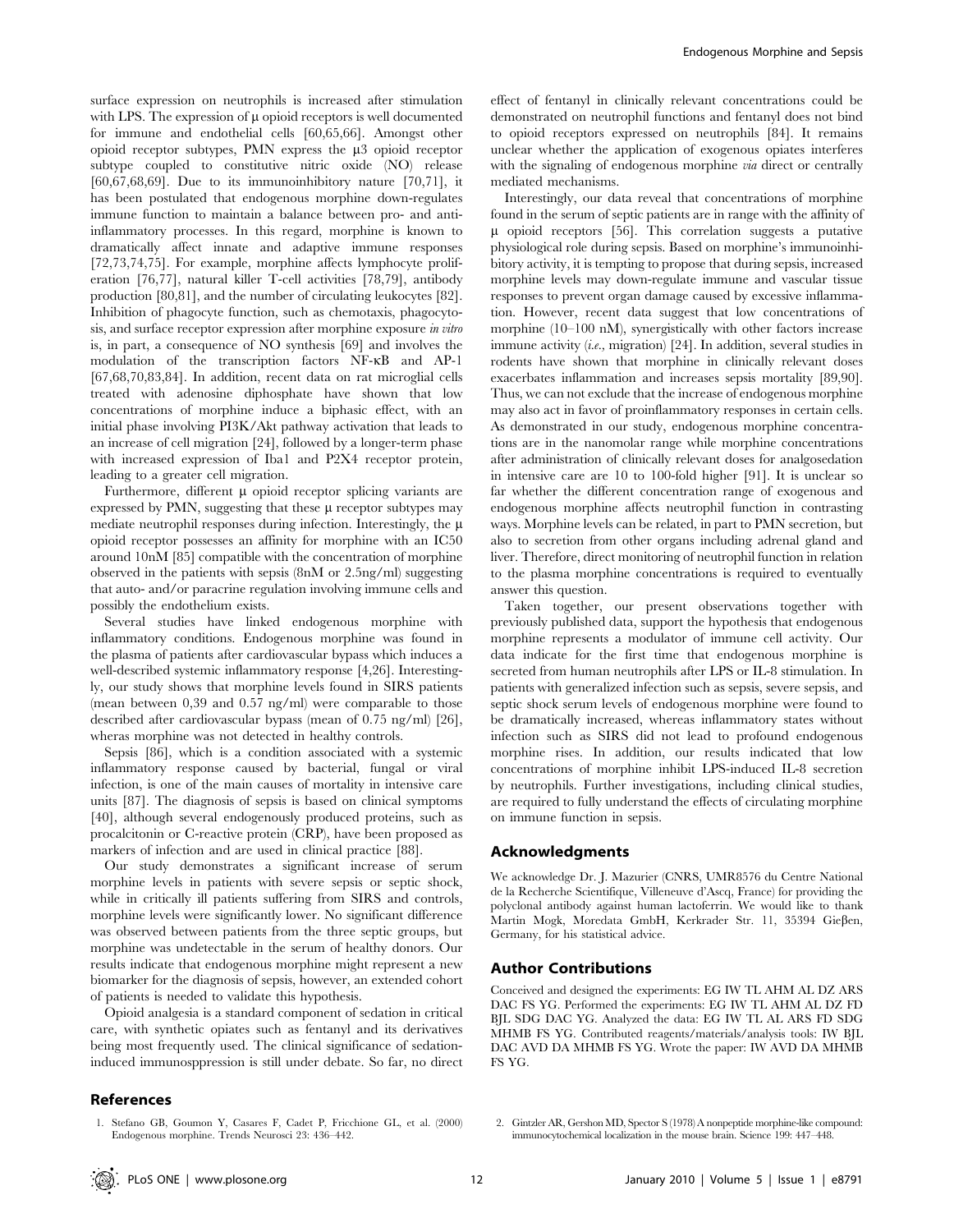- 3. Goldstein A, Barrett RW, James IF, Lowney LI, Weitz CJ, et al. (1985) Morphine and other opiates from beef brain and adrenal. Proc Natl Acad Sci U S A 82: 5203–5207.
- 4. Goumon Y, Laux A, Muller A, Aunis D (2009) Central and Peripheral Endogenous Morphine. An R Acad Nac Farm 75: 389–418.
- 5. Stefano GB, Kream RM (2007) Endogenous morphine synthetic pathway preceded and gave rise to catecholamine synthesis in evolution (Review). Int J Mol Med 20: 837–841.
- 6. Neri C, Ghelardini C, Sotak B, Palmiter RD, Guarna M, et al. (2008) Dopamine is necessary to endogenous morphine formation in mammalian brain in vivo. J Neurochem 106: 2337–2344.
- 7. Stefano GB, Cadet P, Kream RM, Zhu W (2008) The presence of endogenous morphine signaling in animals. Neurochem Res 33: 1933–1939.
- 8. Boettcher C, Fellermeier M, Boettcher C, Drager B, Zenk MH (2005) How human neuroblastoma cells make morphine. Proc Natl Acad Sci U S A 102: 8495–8500.
- 9. Poeaknapo C, Schmidt J, Brandsch M, Drager B, Zenk MH (2004) Endogenous formation of morphine in human cells. Proc Natl Acad Sci U S A 101: 14091–14096.
- 10. Muller A, Glattard E, Taleb O, Kemmel V, Laux A, et al. (2008) Endogenous Morphine in SH-SY5Y Cells and the Mouse Cerebellum. PLoS One 3: Epub www.plosone.org/doi/pone.0001641.
- 11. Goumon Y, Stefano GB (2000) Identification of morphine in the rat adrenal gland. Brain Res Mol Brain Res 77: 267–269.
- 12. Molina PE, Hashiguchi Y, Meijerink WJ, Naukam RJ, Boxer R, et al. (1995) Modulation of endogenous opiate production: effect of fasting. Biochem Biophys Res Commun 207: 312–317.
- 13. Weitz CJ, Faull KF, Goldstein A (1987) Synthesis of the skeleton of the morphine molecule by mammalian liver. Nature 330: 674–677.
- 14. Atmanene C, Laux A, Glattard E, Muller A, Schoentgen F, et al. (2009) Characterization of human and bovine phosphatidylethanolamine-binding protein (PEBP/RKIP) interactions with morphine and morphine-glucuronides determined by noncovalent mass spectrometry. Med Sci Monit 15: BR178–187.
- 15. Goumon Y, Muller A, Glattard E, Marban C, Gasnier C, et al. (2006) Identification of Morphine-6-glucuronide in Chromaffin Cell Secretory Granules. J Biol Chem 281: 8082–8089.
- 16. Cadet P, Bilfinger TV, Fimiani C, Peter D, Stefano GB (2000) Human vascular and cardiac endothelia express mu opiate receptor transcripts. Endothelium 7: 185–191.
- 17. Cadet P, Mantione KJ, Stefano GB (2003) Molecular identification and functional expression of mu 3, a novel alternatively spliced variant of the human mu opiate receptor gene. J Immunol 170: 5118–5123.
- 18. Cadet P, Mantione KJ, Zhu W, Kream RM, Sheehan M, et al. (2007) A functionally coupled mu3-like opiate receptor/nitric oxide regulatory pathway in human multi-lineage progenitor cells. J Immunol 179: 5839–5844.
- 19. Zhu W, Cadet P, Baggerman G, Mantione KJ, Stefano GB (2005) Human white blood cells synthesize morphine: CYP2D6 modulation. J Immunol 175: 7357–7362.
- 20. Boettcher C, Fischer W, Zenk MH (2006) Comment on ''Human White Blood Cells Synthesize Morphine: CYP2D6 Modulation''. J Immunol 176: 5703–5704.
- 21. Zhuu W, Mantione K, Kream RM, Stefano GB (2006) Alcohol-, nicotine-, and cocaine-evoked release of morphine from human white blood cells: substances of abuse actions converge on endogenous morphine release. Med Sci Monit 12: BR350–354.
- 22. Zhu W, Mantione KJ, Kream RM, Cadet P, Stefano GB (2007) Cholinergic regulation of morphine release from human white blood cells: evidence for a novel nicotinic receptor via pharmacological and microarray analysis. Int J Immunopathol Pharmacol 20: 229–237.
- 23. Brown KA, Brain SD, Pearson JD, Edgeworth JD, Lewis SM, et al. (2006) Neutrophils in development of multiple organ failure in sepsis. Lancet 368: 157–169.
- 24. Horvath RJ, DeLeo JA (2009) Morphine enhances microglial migration through modulation of P2X4 receptor signaling. J Neurosci 29: 998–1005.
- 25. Brix-Christensen V, Goumon Y, Tonnesen E, Chew M, Bilfinger T, et al. (2000) Endogenous morphine is produced in response to cardiopulmonary bypass in neonatal pigs. Acta Anaesthesiol Scand 44: 1204–1208.
- 26. Brix-Christensen V, Tonnesen E, Sanchez RG, Bilfinger TV, Stefano GB (1997) Endogenous morphine levels increase following cardiac surgery as part of the antiinflammatory response? Int J Cardiol 62: 191–197.
- 27. Yoshida S, Ohta J, Yamasaki K, Kamei H, Harada Y, et al. (2000) Effect of surgical stress on endogenous morphine and cytokine levels in the plasma after laparoscopoic or open cholecystectomy. Surg Endosc 14: 137–140.
- 28. Goumon Y, Bouret S, Casares F, Zhu W, Beauvillain JC, et al. (2000) Lipopolysaccharide increases endogenous morphine levels in rat brain. Neurosci Lett 293: 135–138.
- 29. Meijerink WJ, Molina PE, Abumrad NN (1999) Mammalian opiate alkaloid synthesis: lessons derived from plant biochemistry. Shock 12: 165–173.
- 30. Finck-Barbancon V, Duportail G, Meunier O, Colin DA (1993) Pore formation by a two-component leukocidin from Staphylococcus aureus within the membrane of human polymorphonuclear leukocytes. Biochim Biophys Acta 1182: 275–282.
- 31. Sabroe I, Prince LR, Dower SK, Walmsley SR, Chilvers ER, et al. (2004) What can we learn from highly purified neutrophils? Biochem Soc Trans 32: 468–469.
- 32. Hedou G, Chasserot-Golaz S, Kemmel V, Gobaille S, Roussel G, et al. (2000) Immunohistochemical studies of the localization of neurons containing the enzyme that synthesizes dopamine, GABA, or gamma-hydroxybutyrate in the rat substantia nigra and striatum. J Comp Neurol 426: 549–560.
- 33. Legrand D, Vigie K, Said EA, Elass E, Masson M, et al. (2004) Surface nucleolin participates in both the binding and endocytosis of lactoferrin in target cells. Eur J Biochem 271: 303–317.
- 34. McCourt M, Wang JH, Sookhai S, Redmond HP (2001) Activated human neutrophils release hepatocyte growth factor/scatter factor. Eur J Surg Oncol 27: 396–403.
- 35. Rittner HL, Labuz D, Richter JF, Brack A, Schafer M, et al. (2007) CXCR1/2 ligands induce p38 MAPK-dependent translocation and release of opioid peptides from primary granules in vitro and in vivo. Brain Behav Immun 21: 1021–1032.
- 36. Goumon Y, Zhu W, Weeks BS, Casares F, Cadet P, et al. (2000) Identification of morphine in the adrenal medullary chromaffin PC-12 cell line. Brain Res Mol Brain Res 81: 177–180.
- 37. Goumon Y, Angelone T, Schoentgen F, Chasserot-Golaz S, Almas B, et al. (2004) The hippocampal cholinergic neurostimulating peptide, the N-terminal fragment of the secreted phosphatidylethanolamine-binding protein, possesses a new biological activity on cardiac physiology. J Biol Chem 279: 13054–13064.
- 38. Gein SV, Gorshkova KG, Tendryakova SP (2009) Regulation of interleukin-1beta and interleukin-8 production by agonists of mu and delta opiate receptors in vitro. Neurosci Behav Physiol 39: 591–595.
- 39. Beck M, Mirmohammadsadegh A, Franz B, Blanke J, Hengge UR (2002) Opioid receptors on white blood cells: effect of HIV infection and methadone treatment. Pain 98: 187–194.
- 40. Levy MM, Fink MP, Marshall JC, Abraham E, Angus D, et al. (2003) 2001 SCCM/ESICM/ACCP/ATS/SIS International Sepsis Definitions Conference. Crit Care Med 31: 1250–1256.
- 41. Faurschou M, Borregaard N (2003) Neutrophil granules and secretory vesicles in inflammation. Microbes Infect 5: 1317–1327.
- 42. Legrand D, Elass E, Carpentier M, Mazurier J (2005) Lactoferrin: a modulator of immune and inflammatory responses. Cell Mol Life Sci 62: 2549–2559.
- 43. Pellme S, Morgelin M, Tapper H, Mellqvist UH, Dahlgren C, et al. (2006) Localization of human neutrophil interleukin-8 (CXCL-8) to organelle(s) distinct from the classical granules and secretory vesicles. J Leukoc Biol 79: 564–573.
- 44. Aldridge AJ (2002) Role of the neutrophil in septic shock and the adult respiratory distress syndrome. Eur J Surg 168: 204–214.
- 45. Cassatella MA, Bazzoni F, Ceska M, Ferro I, Baggiolini M, et al. (1992) IL-8 production by human polymorphonuclear leukocytes. The chemoattractant formyl-methionyl-leucyl-phenylalanine induces the gene expression and release of IL-8 through a pertussis toxin-sensitive pathway. J Immunol 148: 3216–3220.
- 46. Olszyna DP, De Jonge E, Dekkers PE, van Deventer SJ, van der Poll T (2001) Induction of cell-associated chemokines after endotoxin administration to healthy humans. Infect Immun 69: 2736–2738.
- 47. Koivuranta-Vaara P, Banda D, Goldstein IM (1987) Bacterial-lipopolysaccharide-induced release of lactoferrin from human polymorphonuclear leukocytes: role of monocyte-derived tumor necrosis factor alpha. Infect Immun 55: 2956–2961.
- 48. Lauriat S, Linas SL (1998) The role of neutrophils in acute renal failure. Semin Nephrol 18: 498–504.
- 49. Sternberg EM, Chrousos GP, Wilder RL, Gold PW (1992) The stress response and the regulation of inflammatory disease. Ann Intern Med 117: 854–866.
- 50. Ocana MG, Asensi V, Montes AH, Meana A, Celada A, et al. (2008) Autoregulation mechanism of human neutrophil apoptosis during bacterial infection. Mol Immunol 45: 2087–2096.
- 51. Hotchkiss RS, Karl IE (2003) The pathophysiology and treatment of sepsis. N Engl J Med 348: 138–150.
- 52. Weitz CJ, Lowney LI, Faull KF, Feistner G, Goldstein A (1986) Morphine and codeine from mammalian brain. Proc Natl Acad Sci U S A 83: 9784–9788.
- 53. Molina PE (2002) Stress-specific opioid modulation of haemodynamic counterregulation. Clin Exp Pharmacol Physiol 29: 248–253.
- 54. Matejec R, Locke G, Muhling J, Harbach HW, Langefeld TW, et al. (2009) Release of melanotroph- and corticotroph-type proopiomelanocortin derivatives into blood after administration of corticotropin-releasing hormone in patients with septic shock without adrenocortical insufficiency. Shock 31: 553–560.
- 55. Peters WP, Friedman PA, Johnson MW, Mitch WE (1981) Pressor Effect of Naloxone in Septic Shock. Lancet 1: 529–532.
- 56. Pan YX (2005) Diversity and complexity of the mu opioid receptor gene: alternative pre-mRNA splicing and promoters. DNA Cell Biol 24: 736–750.
- 57. Pan YX, Xu J, Bolan E, Moskowitz HS, Xu M, et al. (2005) Identification of four novel exon 5 splice variants of the mouse mu-opioid receptor gene: functional consequences of C-terminal splicing. Mol Pharmacol 68: 866–875.
- 58. Lopker A, Abood LG, Hoss W, Lionetti FJ (1980) Stereoselective muscarinic acetylcholine and opiate receptiors in human phagocytic leukocytes. Biochem Pharmacol 29: 1361–1365.
- 59. Suzuki S, Miyagi T, Chuang TK, Chuang LF, Doi RH, et al. (2000) Morphine upregulates mu opioid receptors of human and monkey lymphocytes. Biochem Biophys Res Commun 279: 621–628.
- 60. Cadet P, Mantione KJ, Bilfinger TV, Stefano GB (2004) Differential expression of the human mu opiate receptor from different primary vascular endothelial cells. Med Sci Monit 10: BR351–355.